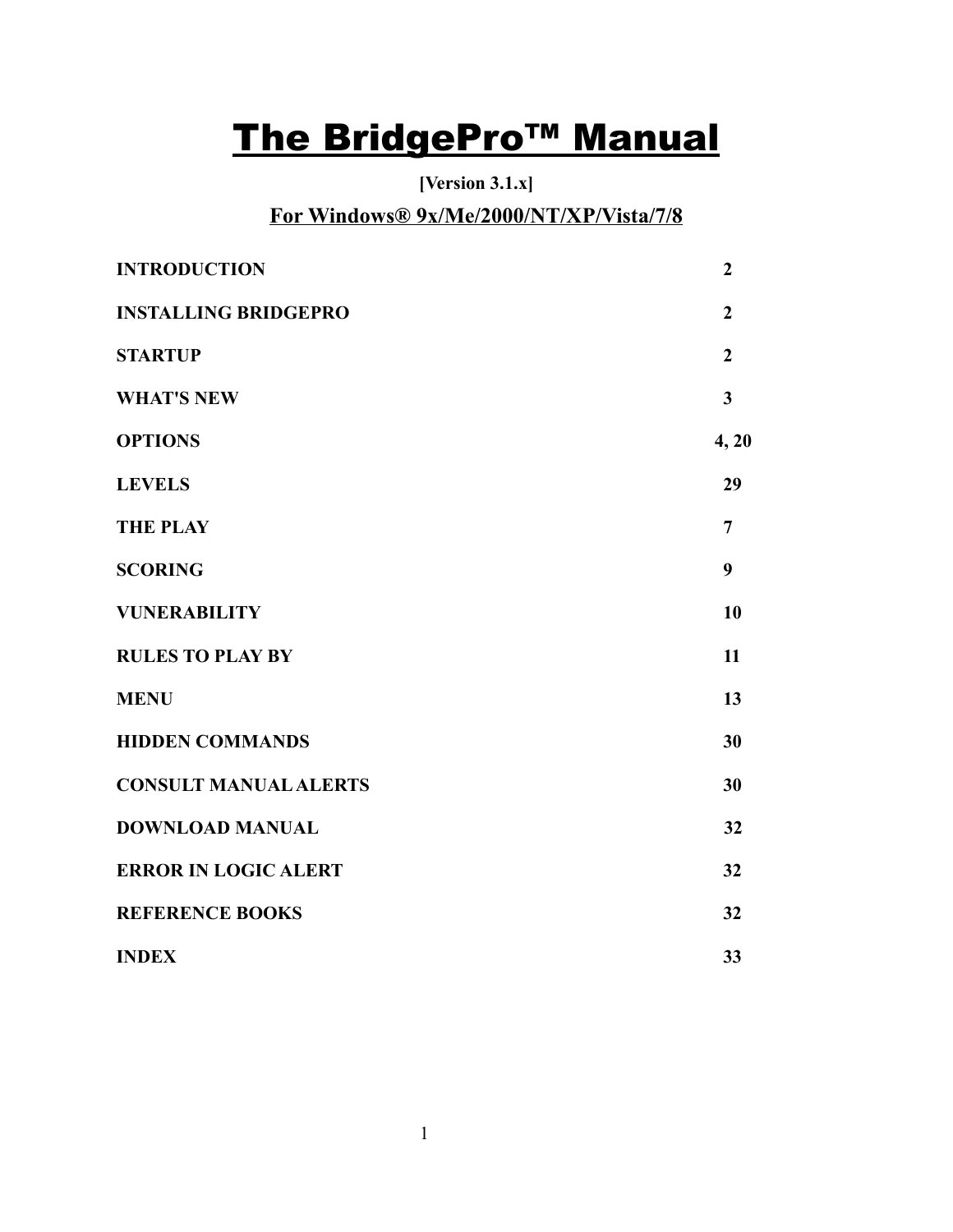#### **Introduction:**

To enjoy the program, please read this manual carefully. BridgePro<sup> $\text{TM}$ </sup> was developed with the premise that the Windows® user could play the computer as realistically as if one were playing with three other people. I hope this goal has been achieved. Do not be overwhelmed by the complexity of the conventions available to you if you are not an advanced player. One purpose of this game is that the user, that's you, can gradually add selected conventions at his or her discretion. Reading bridge books and pamphlets, reading and playing the daily newspaper bridge column and playing at a local club will add to the excitement and entertainment offered by leisurely playing BridgePro<sup>TM</sup>.

#### **Installing BridgePro:**

#### **MAKE A BACKUP COPY OF YOUR INSTALLER PROGRAM NOW!**

[If you did not purchase a CD from us.]

You must be using Windows® 95 or greater. Simply left click on the BridgePro Installer.exe icon. This is a compressed file that will automatically place all your files in their correct location. Please follow the Wizard's directions carefully.

BridgePro<sup> $TM$ </sup> is newly scaled to play at any resolution. You must use the highest color depth available [True Color on older systems.]. On older machines, the play of the game will be slower than on newer models. Be patient, your Computer Partner is going through some very complex, complicated algorithms to select the proper bid or card to play. Kindly leave the Windows® Task Bar at the bottom of your screen monitor. Remove or temporarily move any tool bars that are at the left or top of your screen. Failure to do so will cause the cursor arrow to misinterpret its position.

#### **Start Up:**

When you boot up BridgePro<sup> $\text{TM}$ </sup> for the very first time, an informational Dialog Box will be presented to you. You MUST enter at least three characters in the Name text box. If you prefer, the organization/address text box can be left blank. You MUST enter your registration number correctly. [If your registration number is not yet available, you may proceed by leaving the registration number blank and clicking OK. As soon as you receive your number enter it at the next available log in.]

 Upon entering all information correctly, the mandatory copyright data is presented, and then your name, and organization/address. The game will then begin. You will NOT ever need to enter this information again unless you reinstall the game. Then it is imperative that you have your registration number. PLEASE safely store this number. It cannot be replaced at a later time nor can the original copy of your game installer.

 On subsequent start-ups, only the copyright data and your previously entered data will be displayed prior to the game commencement.

 If you receive a warning on booting up the game that your DPI is not set to the normal value of 96 go to the Control panel. Select Display and then click on the Settings tab. Click on the Advanced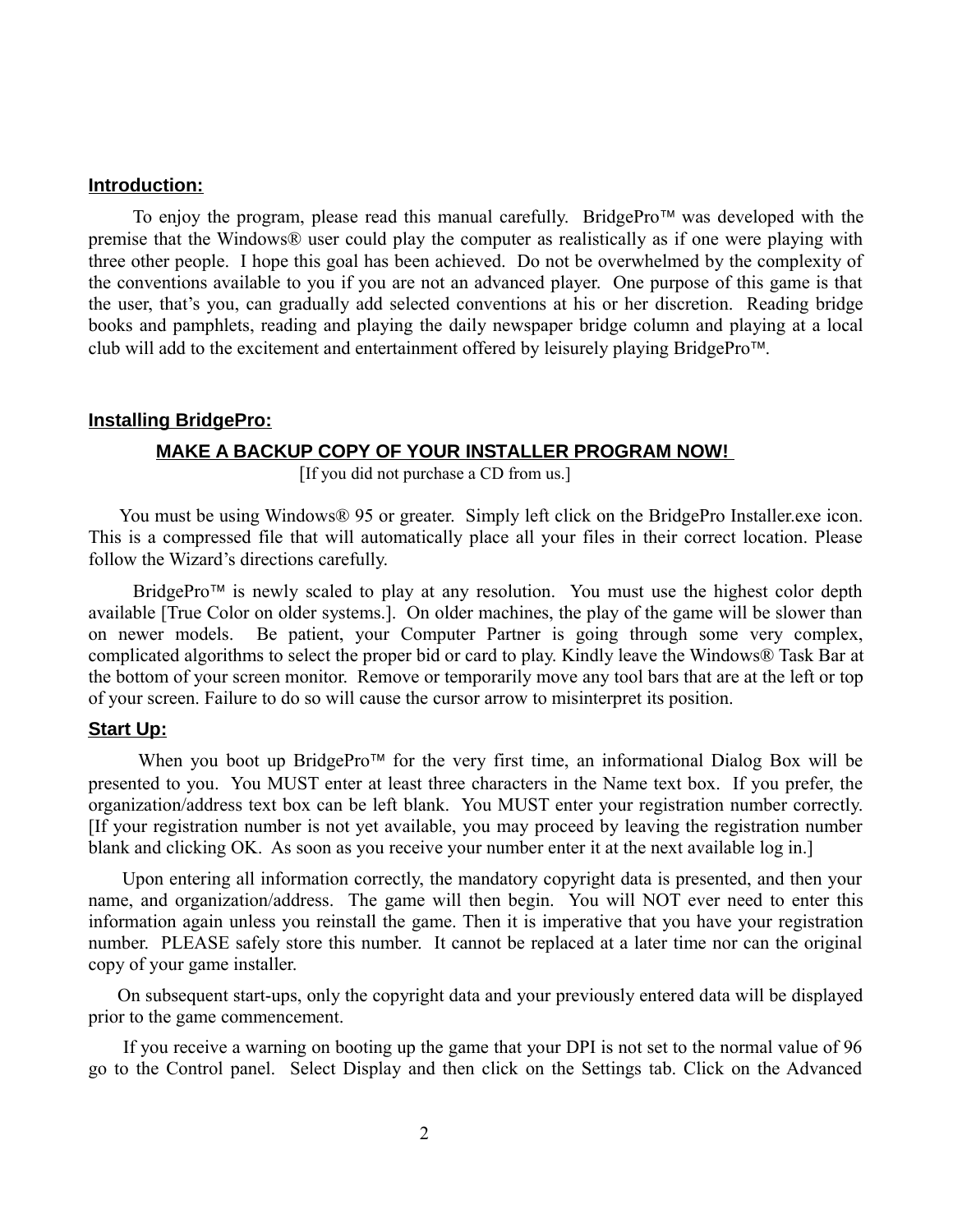button and then set the DPI to 96 [normal].

#### **Registration Number:**

 Your registration number is unique. You have the ONLY copy of this number. Secure this number in a safe place. It will be required if support service is needed, or you reinstall your game onto a new computer or you re-initialized hard disk. [There are no letters "O" or "L" in the registration number to avoid confusion with numbers "one" and "zero."]

#### What's New:

The following changes have been made in version 3.1.x:

1. Menu selection to immediately replay previous board even though new board has already been dealt [User forgot to save previous board].

2. Better partial game strategies have been added.

3. Various additions to the Option Menu allow more choices in selection of card play attributes, warning alerts and bidding options.

- 4. Significantly improved bidding and card play.
- 5. The game will now play at any resolution.
- 6. The graphic interface has been significantly revised and improved.
- 7. A new and improved Installer [with helpful Wizard].
- 8. The game will now play Windows 8 and any version below.

#### **General Play:**

It is recommended that you do no other tasks while playing the game. If you must do other work [check emails, type a letter, etc.] it is best to save the hand you are playing and formally close the game using the Exit command in the File Menu.

The game is designed to play like real people. If you do not set your menu **Level** to **Advanced**, your computer partner will make many more mistakes. The best way to play is with the Level at **Advanced.** Then individually select the **Conventions** you wish to play.

#### **Default Settings:**

 The initial level is Advanced. The conventions are set to mimic SAYC (Standard American Yellow Card). This is the American Contract Bridge League's recommended conventions for standard play at duplicate bridge tournaments. If you intend to play Acol, you must immediately go to the Convention dialog box and affect the change. The default speed is set at the game's slowest play. After you have played the game for a while and pick up the rhythm of bidding and card play, un-check "Warning Beep" in Options under the Special Features menu. This will speed up play considerably. Also, un-check "Allow Animation" in Options under the Special Features menu will improve the speed of the game. Un-check "Sound" in Options under the Special Features menu will have a small effect on some machines. "Fast Play" in Options under the Special Features menu should always be checked (default setting). Un-check "Highlight Card" will further reduce the number of clicks necessary to play a card. **Checking** "Quick Bid" will eliminate the need to press Enter after each bid.

 The fastest way to speed up the bidding is to use the keypad to enter your bid. You can use the keypad and/or the visual bidding (mouse click) at the same time. By un-checking "Visual Bidding" in Options under the Special Features menu, you will be forced to use the keypad as the visual bid buttons disappear and are replaced by card backs. Look at page 6 to learn which keys control the bidding.

Finally, if you don't need the Alerts flashing, you can selectively disable them by going to the Special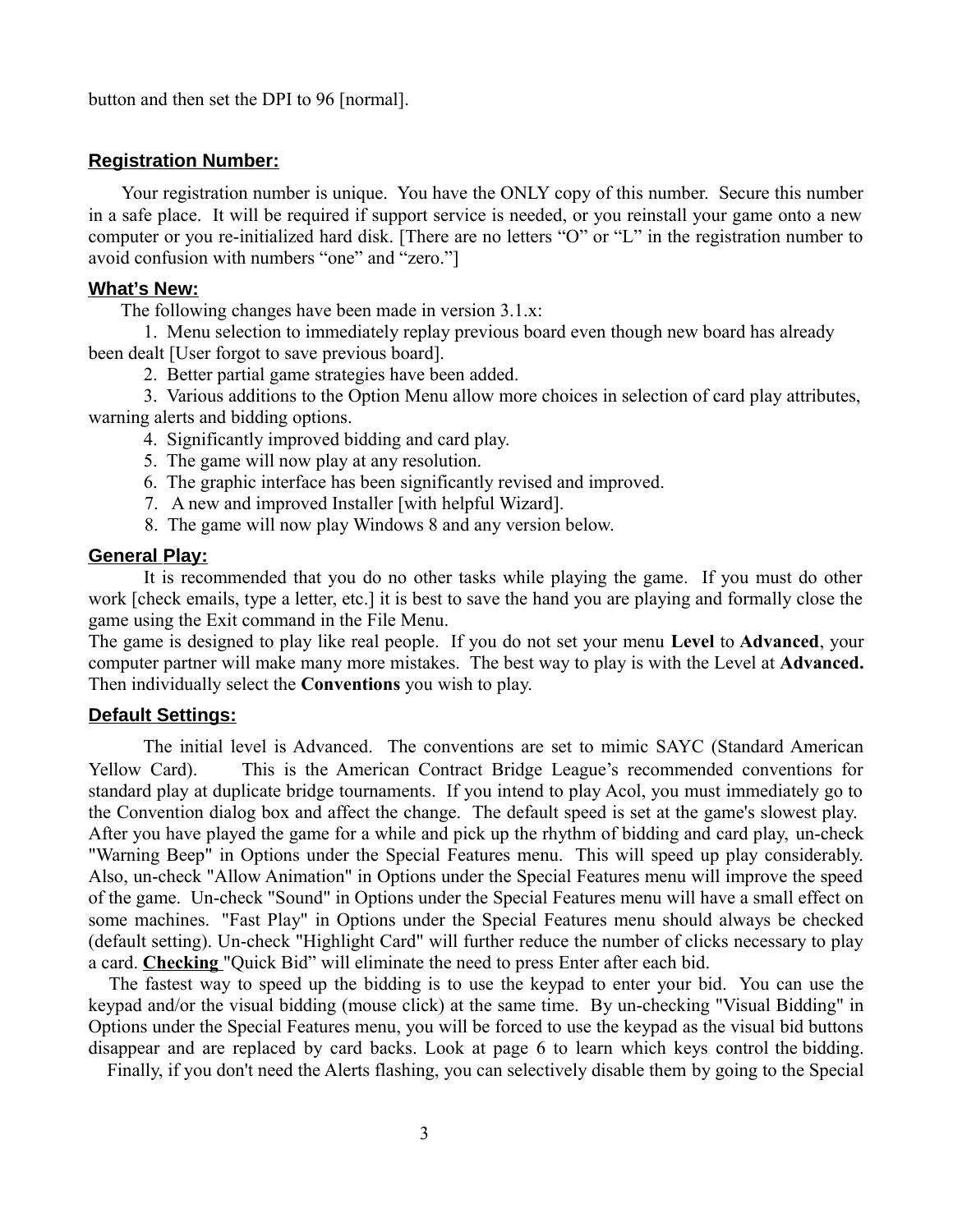Features menu and choosing Convention Alerts. You will then be presented with a series of dialog boxes that will allow you to deactivate specific Alerts.

#### **Blackwood/Gerber Slam Bidding Convention:**

 The Blackwood Slam Bidding convention is the default setting. You may change to the Gerber convention by selecting the proper button. You may elect to use Roman Key Card. This will be used with both Blackwood and Gerber. In the Advanced level, the Malowan Six Club Convention is employed. See: The Menu -> Special Features -> Conventions.

#### **Strong Opening /Weak Opening Two-Bids:**

 The Weak Two-bid opening is the default setting. When playing this setting, the Two-Club Forcing Bid is automatically supported. Here a hand of 23 high card points (HCP) or better is required. If less points, then 3 or less losers are needed. A response of 2 NT indicates a hand with 8 HCP and no 5 card suits. The only sequence that can be passed is 2c, 2d, 2NT. To select a Strong two-bid opening

```
go to The Menu -> Special Features -> Conventions.
```
 If a Strong Opening Two-Bid is selected, then a response of 2 NT (indicating 0 to 7 points) followed by the opening bidder bidding 3 of his original suit allows the responder to pass; an escape clause for worthless hands.

#### **Two Club Forcing Bid:**

See above.

#### **Two Club Forcing Bid Response:**

The first response of the Two-Club Forcing:

```
 2d ------- 0 - 7 HCP 
2h, 2s, 2NT ----- 8 HCP \& above. An Ace + a King or an Ace-Queen suit is acceptable.
```
A 2NT response indicates no 5 card suits is present and 8 HCPs or above.

 If the Opener bids 2NT after a 2d response, this is the only sequence that can be passed out (2c, 2d, 2NT,p).

 Double Negative: If the responder has bid 2d and the opener has bid his suit, the second response of 2NT indicates a hand with less than 4 HCPs (2c, 2d, 2s, 2NT).

#### **Options:**

#### **Tricks:**

 The default setting is for this feature to be active. This will allow a tally to be continuously updated of those tricks won and lost. It also activates a small V in a circle to indicate which side is vulnerable. This icon will appear on the Score menu bar as well as the main screen.

On the main screen, the V icon,  $\mathbf{v}$ , will appear at the left of the screen near the South marker when the North-South partnership is vulnerable. The V icon will appear at the right side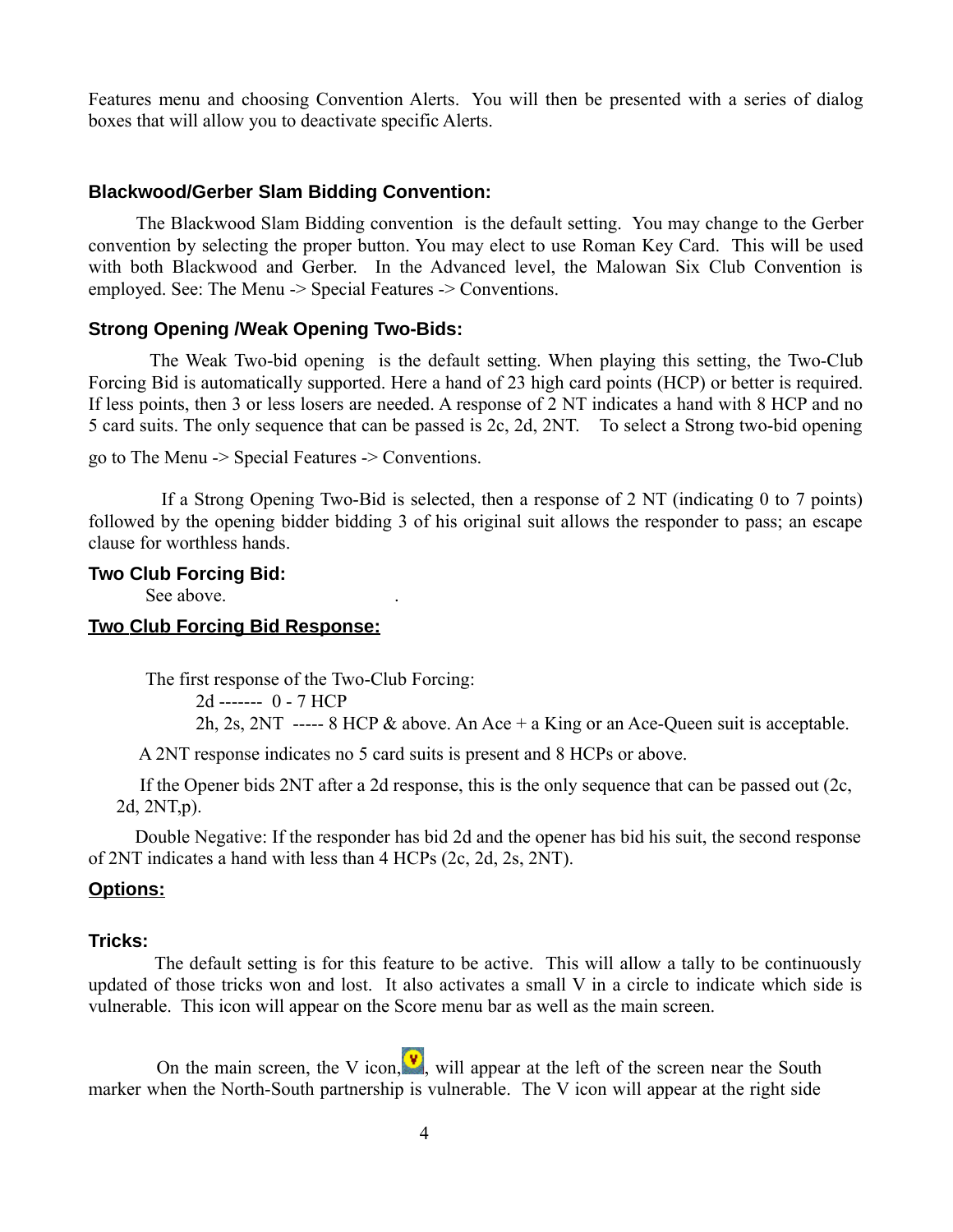of the screen near the West playing position marker when the East-West partnership is vulnerable. (see p. 16.)

## **Sound:**

 The default setting is for this feature to be activated. Various sounds accompany the progress of the game.

## **Warning Beep:**

 The default setting is for this feature to be active. It is recommended that you use this in your first few hours playing the game. It is simply a reminder that it is your turn to input something. Though there are visual prompts to advise you of your responsibility, I have found this helps to improve familiarity with the rhythm of the game initially. Later on, you should choose to deactivate this feature, as play will be faster and smoother.

#### **Levels:**

The following bidding and playing conventions are supported in:

[If playing Acol convention see pp. 10,17-18]

#### **Advanced:**.

 Cue Bidding (Enemy's suit and/or Aces). . Blackwood/Gerber Slam Conventions. Roman Key Card Blackwood/Gerber. . Strong/Weak Opening (two club Forced Bid). Takeout and Penalty Doubling and Redoubling. Weak or Intermediate Jump Overcalls. Reverse Drury Convention. . No-trump Bids with Stayman Convention (option: 15 – 17 or 16 – 18 or 12 – 14 HCPs) . Two-Over-One response (NOT forcing to game unless Forcing NT selected). Michaels Cue Bids (option: Top & Bottom Cue Bid). New Minor Forcing Convention. . Splinter Bids. . Response Doubles. . Transfer Bidding (option: Majors Only). . Weak or Long [help] Game Suit Try. 2 NT Truscott [Jordan] Response To Opponent's Takeout Double. DOPI 1 NT Forcing Response. . Jacoby 2 NT Response. . Jump Bids. Jump Shift Bids. Three to Five Preemptive Bids and Overcalls. Reverse Bidding. Lightner doubles.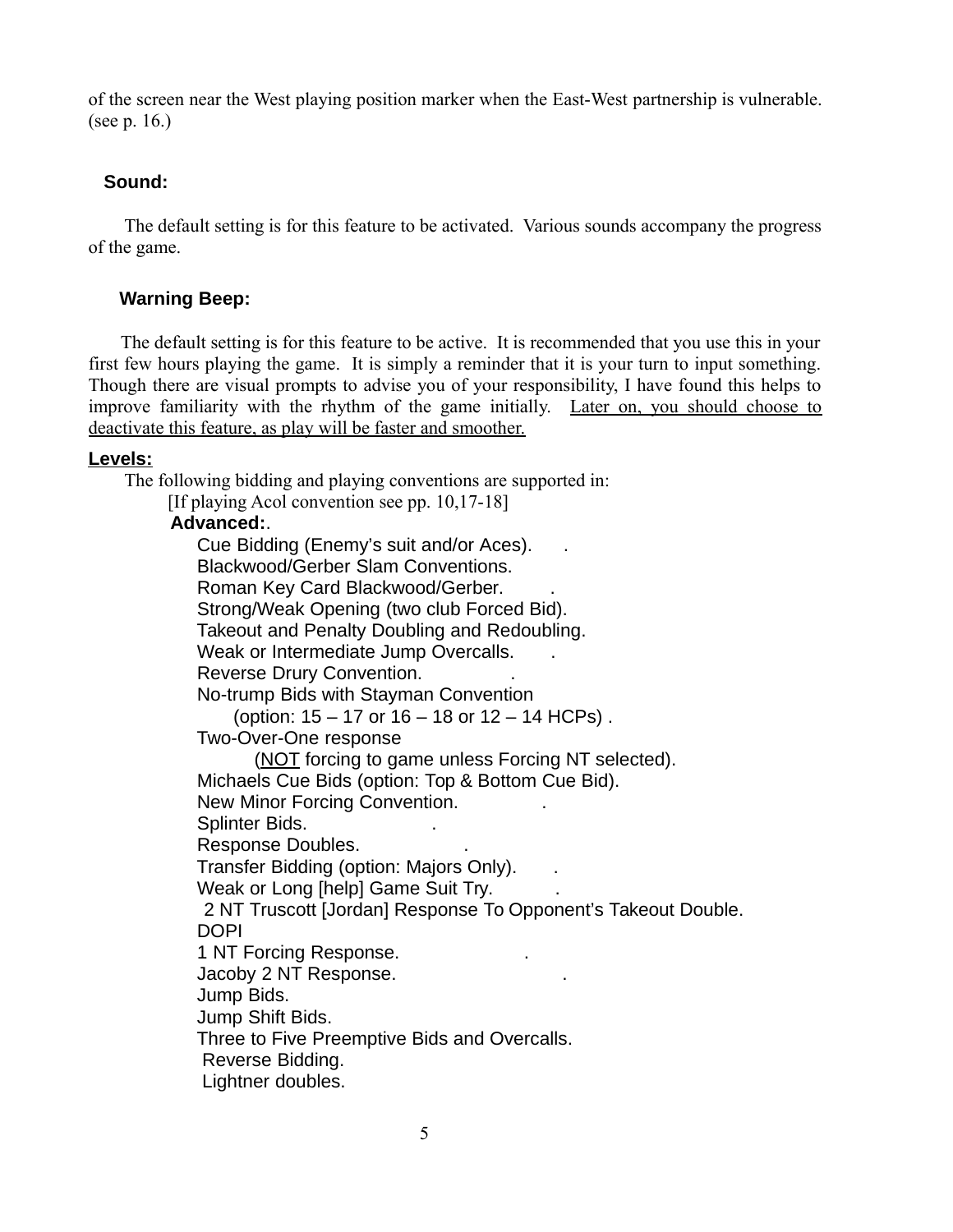Limit Raises. . Minor Bid Openings. Forced Bids. Reevaluation of hands for point counts. Finessing. Double Finessing. Triple Finessing. Ducking. Card Counting. Signaling. Reverse Signaling. . Triple raising. Negative Doubling (Below 2NT). . Support Doubles. Kaplan's Inverted Minor Raises. . Malowan Six Club Convention. . Options for multiple types of defense to 1 NT Openings: Astro Becker Brozel Cappelletti (Hamilton). . D.O.N.T. Landry Natural Ripstra **Transfers**  Lebensohl Countermeasures (includes Weak 2 Bids). . Gambling 3NT Opening & Overcalls. . 5NT Grand Slam Force (Josephine). Unusual 2NT Overcall (option: minors only)

#### **Intermediate:**

 All techniques listed in the Advanced phase EXCEPT: Cue Bidding. Weak Opening and Two Club Force Bids. Reverse Drury Convention. . Card Counting is not as vigorous. Signaling (Limited). Lebensohl Countermeasures. . Gambling 3NT Opening & Overcalls. 5NT Grand Slam Force (Josephine). . Unusual 2NT Overcall . . Michaels Cue Bids ... Splinter Bids. . Response Doubles. **Response** Doubles. Transfer Bidding . Malowan Six Club Convention. .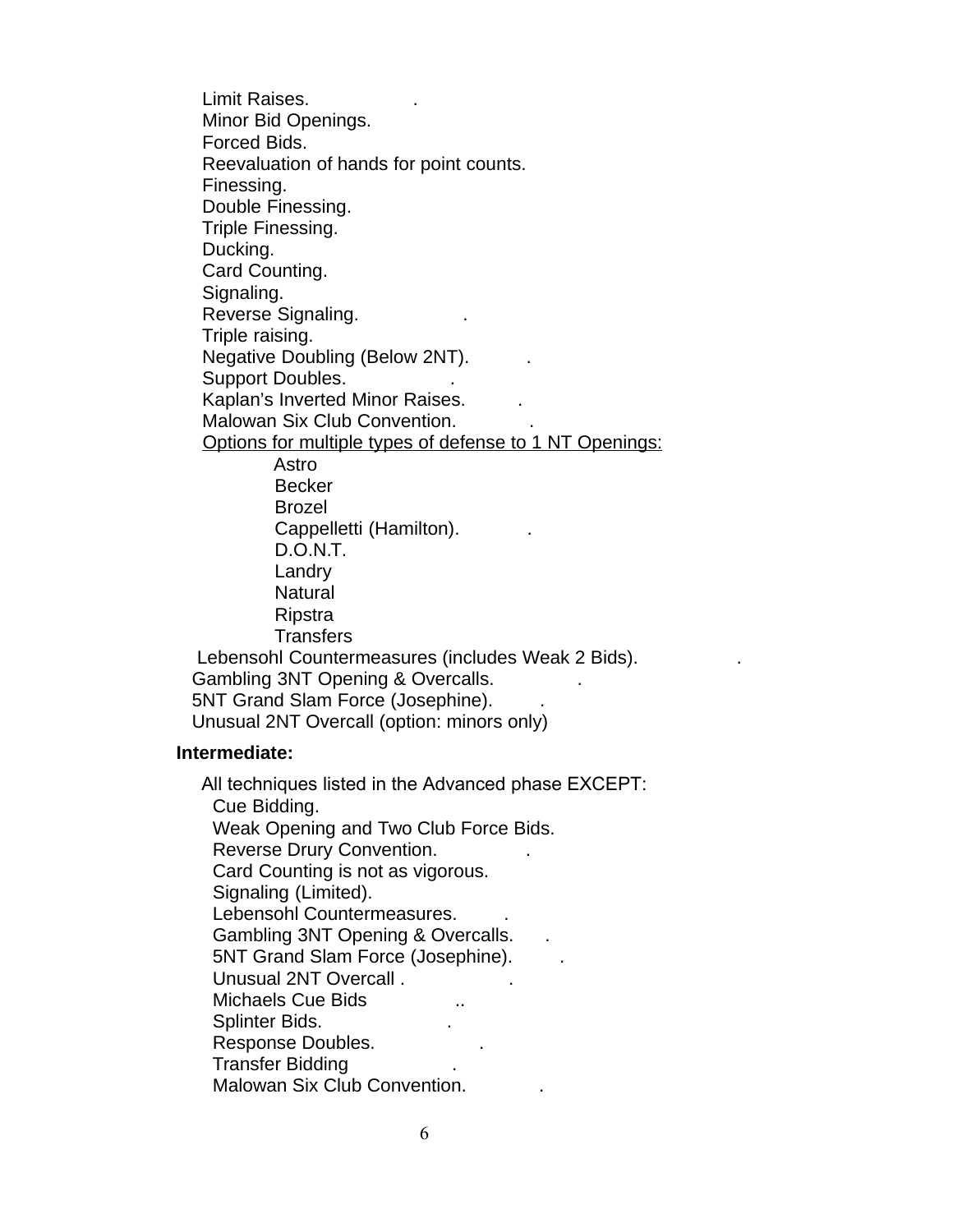Support Doubles. . Roman Key Card Blackwood/Gerber. . Limit Raises. . Only Natural Defense to 1NT openings

#### **Basic:**

Only the very basic bidding and playing techniques are supported.

 Stayman Convention is excluded. No finessing. No card counting. Minimal signaling (MUD supported). (see p. 8.)

### **The Play:**

## **The Deal:**

Each deal is totally random. Therefore, playing the same hand over would be virtually impossible except for the fact that six different hands can be saved for replay at a later time. During a particular board you can elect to Re-bid the board or Replay the cards without saving the hand. You must saved the hand before going on to the next board. A New Game or a New Rubber can be called for at any time during play.

## **Saving:**

See The Menu -> File -> Save Hand

#### **Replaying Saved Hands:**

See The Menu -> BridgePro -> RePlay Saved Hand. **Initial Bidding:** 

You will receive a visual and auditory request for input.

## **Using the Keyboard:**

E.g.,to bid two spades: press the '2' key followed by the 's' key followed by Enter or Return key.

| -> |                 |
|----|-----------------|
| -> | $\mathbf{r}$    |
| -> | $\mathbf{h}$    |
| -> | $\Delta$        |
| -> | $\cdot$ $\circ$ |
|    | $4^{\circ}$     |
|    | ->              |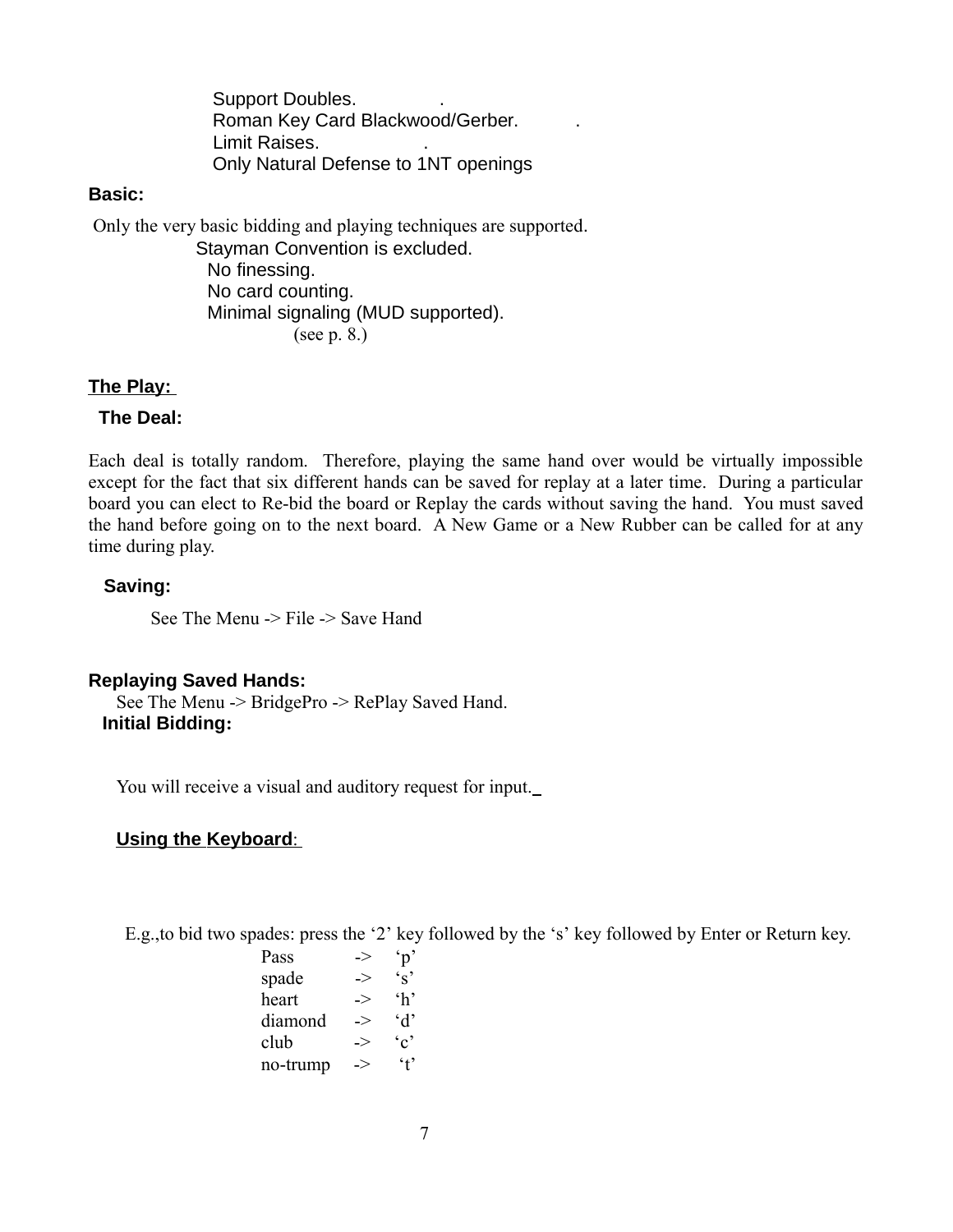\*\*\* You must press Enter or Return key to finalize your bid. The Enter or Return key need be pressed only once during your input, and NOT after each character is pressed. If you mistakenly enter a character, simply re-enter it without penalty. 'Pass' is the exception. When the character 'p' is entered, no other entry can be made. If you wish to bid differently, you must ReBid Hand.

#### **Using the Keypad:**

The keypad maybe used to enter any of the numbers. Suits are then enter '0' is for no-trump; '1' is for spades; '2' is for hearts; '3' is for diamonds; '4' is for clubs.

'Pass' can be effectuated by pressing '0' on the keypad as the first entered character (Note: when '0' is entered after a numeral is first entered, the meaning is no-trump).

An asterisk (\*) will enter a double or redouble.

Using the keypad is the fastest way to enter your bids! You must press Enter or Return key to finalize your bid. This is the default setting. If you choose

Quick Bid in the Options menu, bidding is speeded up and this step is bypassed.

#### **Subsequent Bids**:

 Instruction will follow each bid. Follow the screen prompts. Appropriate warnings will be rendered if inappropriate responses are obtained.

#### **Re-bid Current Hand**

 If at any time you wish to re-bid the hand, go to The Menu -> Special Features -> ReBid Hand or use  $Ctr + R$ .

#### **Reneges, Revokes:**

 If a misplay occurs, a Dialog Box will appear instructing the user to make the appropriate choice.

#### **Playing the Cards:**

Once bidding is completed, the Dummy and lead card will be appropriately exposed.

#### **Using the Mouse:**

 When instructed by the screen prompts, pointing the Mouse and clicking the left Mouse Button will automatically cause the selected card to be transferred to the Discard Pile. There are auditory reminders and, finally, Dialog Box instructions if proper selections have not been executed.

#### **Replay Current Cards:**

At any time during the play, the cards may be replayed without re bidding by selecting  $\rm{Ctr} + A$ . Or see: The Menu -> Special Features -> Replay Cards.

#### **Changing Positions:**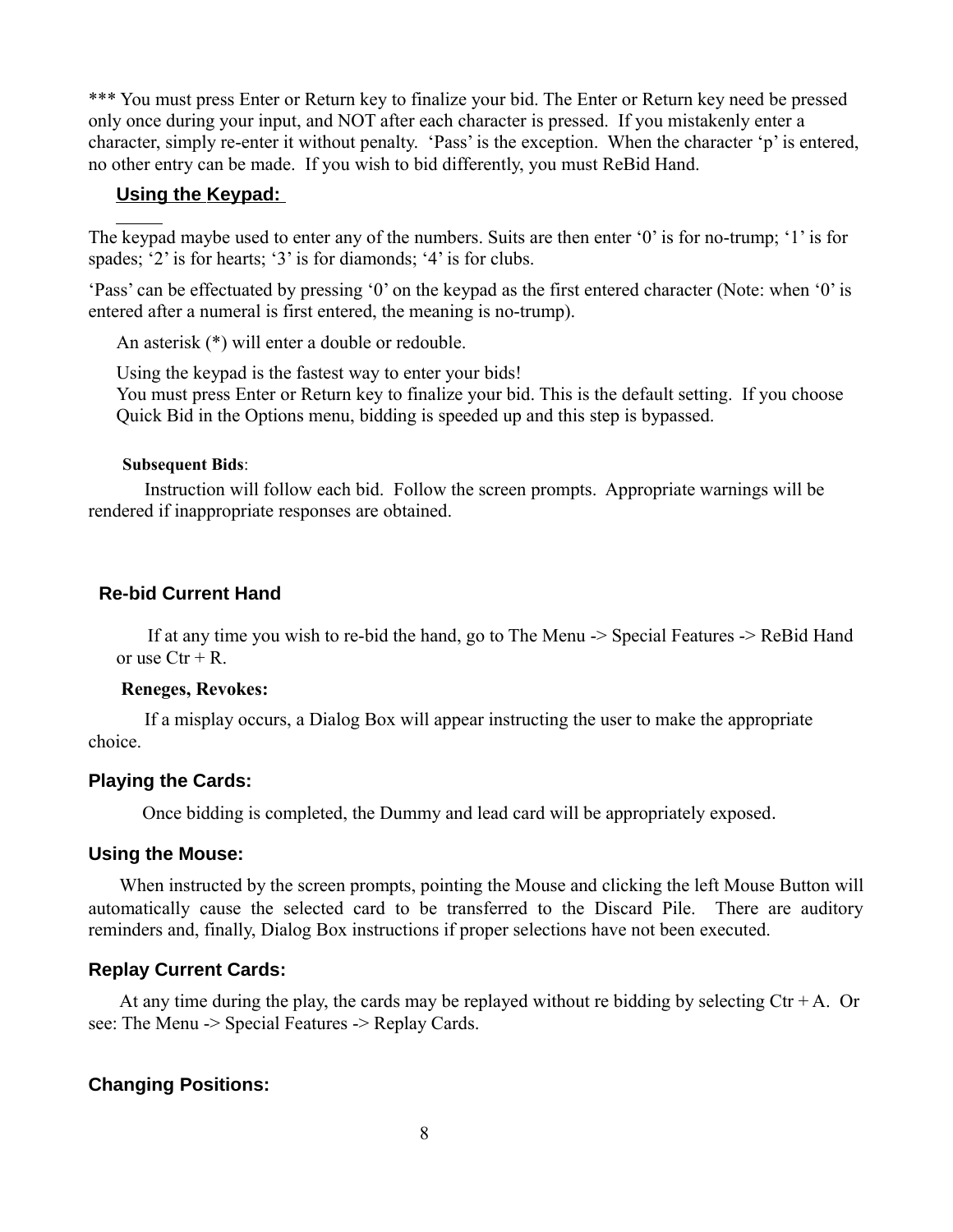You may play either partnership. That is, by selecting  $\mathrm{Ctr} + \mathrm{H}$  you will switch North-South partnership to the East-West hands. Additionally, once this reversal has been effectuated, the Flip Hand selection is enabled so that you can now play your partner's hand if you so wish  $(Ctr + F)$ . See: The Menu -> Special Features -> Reverse Hands or Flip Positions. (see p. 15).

If you plan on doing several reversals and flips it is best to save the hand first, as on some machines repeated switching leads to the need for re booting.

#### **Revokes:**

 If you misplay a card, it will automatically be placed in the Penalty Pile. You must then play the correct card. Thereafter, at the first legal opportunity, the Penalty Pile must be vacated. Appropriate Dialog Box prompts will help you.

BridgePro<sup> $\text{m}$ </sup> does NOT support more than one card in the Penalty Pile. If more than one is present, you will be given the opportunity to replay the game and execute more careful choices. You may elect to deactivate this feature [Uncheck it in the Option menu.].

#### **Doubling:**

You can double at any time during the bidding by pressing Alt + D then Enter or Return or the multiply key on the keypad (\*).

#### **Redoubling:**

You can redouble at any time during the bidding by pressing Alt + D then Enter or Return or the multiply key on the keypad (\*). Redoubling will occur if a double has already been bid.

#### **Signaling:**

 During play, MUD is supported. E.g., Middle-Up-Down when leading from three cards with no honor card.

Doubleton leads will be high followed by low.

 When you are void, leading high in the sluff suit indicates your partner is asked to play an appropriately higher suit lead at his next opportunity. Conversely, playing a low card asks your partner to play an appropriately lower suit at his next lead.

#### **Viewing All Hands:**

If at any time you wish to view the hands as originally dealt then pressing  $\rm Cr + P$ . This will show the North-South partnership hands. Pressing  $Ctr + O$  will allow viewing of the East-West partnership hands. See: The Menu -> BridgePro -> Opponents' Hands or Partner's Hand.

#### **The Scoring:**

#### **Getting the Score:**

 The scoring window is available at all times. The default selection is standard rubber bridge. However, there are options to select Chicago style scoring or its variation of New York style scoring. [See Special Features Menu.]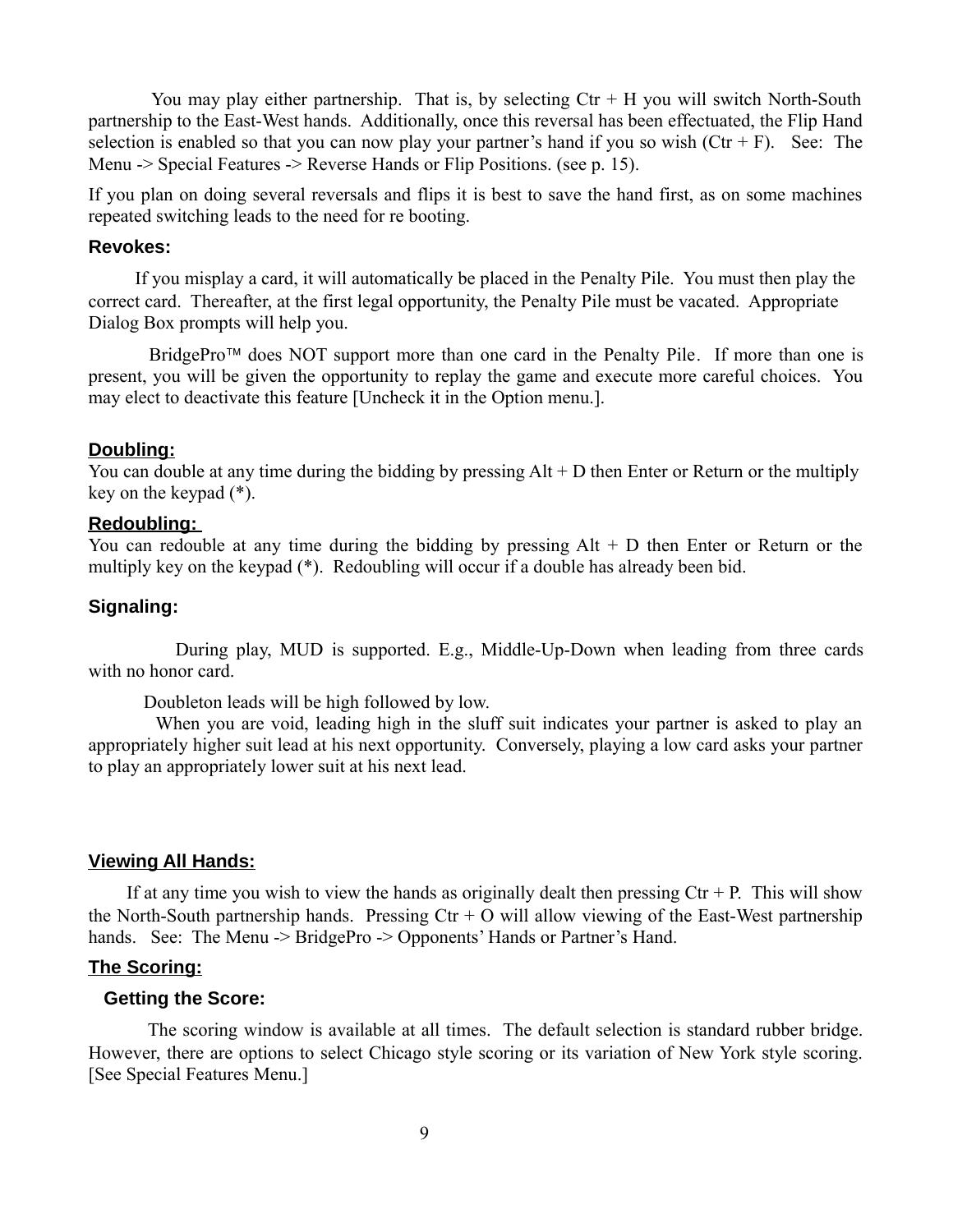#### **Review Tricks Played:**

 Pressing the F1 key will bring up a window that shows a recap of the cards played. A small green asterisk denotes the winner of the trick. After a hand is scored, this window will continue to show the previous played hand until the new bidding is completed.

### **Current Score:**

Press  $\text{Ctr} + \text{T}$  (or See: The Menu -> Special Features -> Score -> Current Score). This shows the current score of the rubber in real time.

#### **Cumulative Score:**

 (See: The Menu -> Special Features -> Score -> Cumulative Score). This keeps track of the total rubbers won by you and THEM (that's your computer buddy opponents).

#### **End of Game:**

 At the end of each game, a special Dialog Box will present itself along with the Score Window. Choices will be available to either continue onto a new game, re bid or replay the cards from the previous hand. You may also Exit the game at this time.

#### **Rubber:**

 At the end of each rubber, a special Dialog Box will present itself along with the Score Window. Choices will be available to either continue onto a new rubber, re bid or replay the cards from the previous hand. You may also Exit the game at this time.

#### **Honors**:

 Honors will be posted at the end of each game. Four honors  $\sim$  100 points. Five honors  $-$  150 points. Four Aces at no-trump ->150 points

#### **Vulnerability & Doubling:**

|                       | Not Vul.    |     | Vulnerable                                       |             |  |
|-----------------------|-------------|-----|--------------------------------------------------|-------------|--|
|                       | Undbl       | Dbl | Undbl                                            | Dbl         |  |
| $1st$ undertrick      | 50          | 100 | 100                                              | 200         |  |
| all other undertricks | 50          | 200 | 100                                              | 300.        |  |
|                       |             |     | (after the third trick Dbl gets 300 if not vul.) |             |  |
| Overtricks:           | Not Vul.    |     | Vulnerable                                       |             |  |
| <b>UnDoubled</b>      | trick value |     |                                                  | trick value |  |
| Doubled, each         | 100         |     |                                                  | 200         |  |
| Redbl, each           | 200         |     |                                                  | 400         |  |
| Little Slam           |             | 500 |                                                  | 750         |  |
| <b>Grand Slam</b>     | 1000        |     |                                                  | 1500        |  |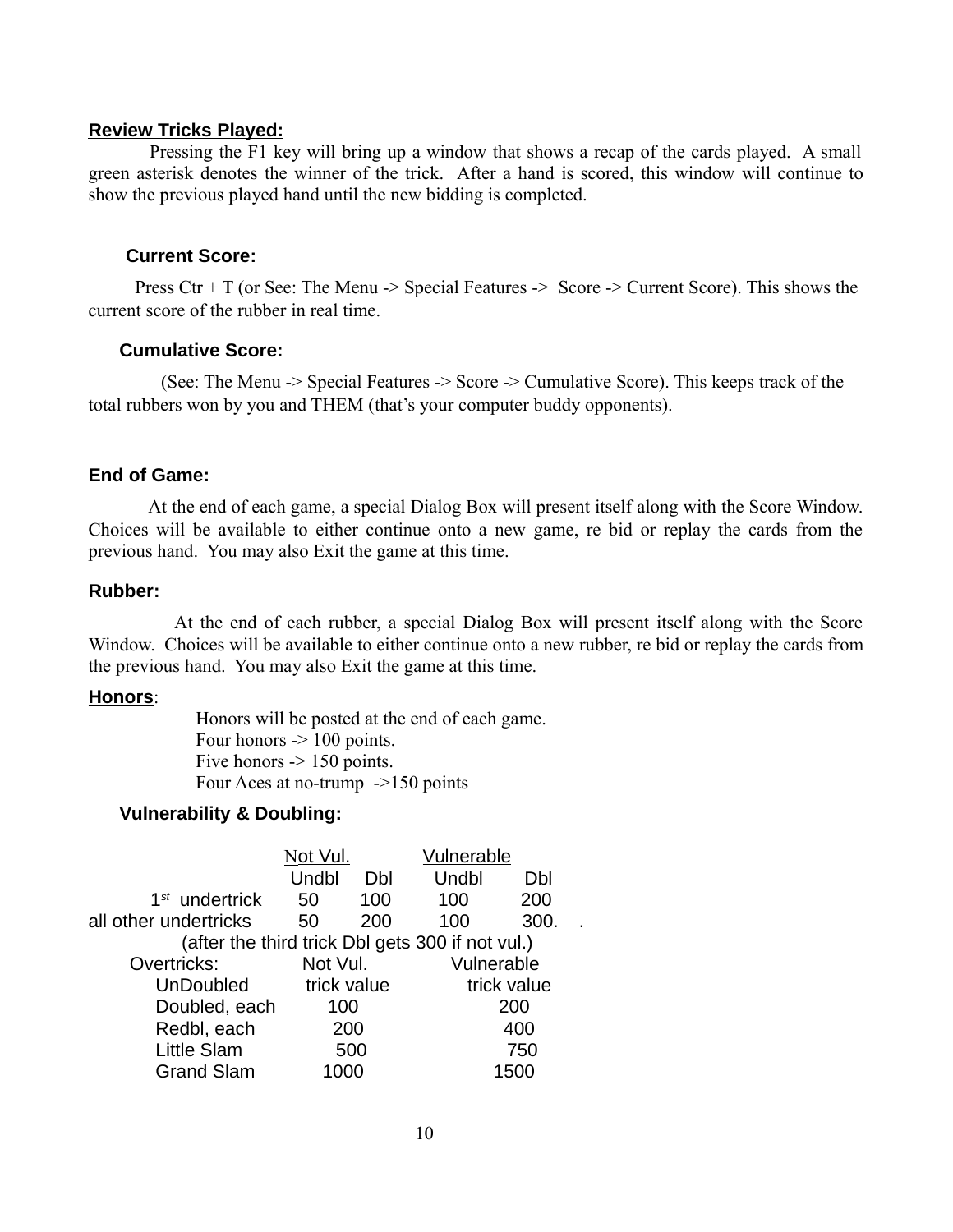#### **Other Scorings:**

 50 points will be awarded for making a double or a redouble. . 500 points for winning 2 out of three games.

700 points for winning the first two games consecutively.

#### **Rules To Play By:**

#### **Opening Bid Requirements:**

 Though your computer buddy will not stray from the prescribed point count, defensive trick, biddable suit and re-biddable suit requirements, you, the User, may. Beware, however, the responses may not be those you would wish! In the Advanced level, HiLeQT [Highly Cute] point count is used. This is similar to Bergen's points with the additional requirement that defensive trick count is added. Thus, 22 HiLeQT points are needed to open in the first or second position [21, if favorable vulnerability exists]. In the Intermediate level, Bergen's Points are used to determine if an opening bid can be made in the first or second positon. The hand will be opened if the  $HCP +$  the two longest suits >= 20. One and one-half defensive tricks are needed if a 5-5 or better distribution is not present.

Your partner will ALWAYS pass your opening suit bid if he has less than 6 points.

Your partner will ALWAYS bid if he has 6 or more points to your opening suit bid.

At the level of 2, your partner will NEVER bid in a new suit without a minimum of 10 points.

#### **13 Point Hands:**

 At the Basic and Intermediate levels: To open with 13 points, the hand must have at least 2 defensive tricks (Quick tricks) AND a re-biddable suit or two biddable suits.

 In the third and fourth position, bids with less than 13 points are sometimes made. Pearson's Points (The Rule of 15) are used to calculate an opening hand in the fourth position (HCP + total number of spades  $\geq 15$ ).

#### **14 Point Hands:**

 At the Basic and Intermediate levels: Though called a 'Mandatory Bid', 14 points will not secure a bid unless 2 defensive tricks (Quick tricks) are present or there are 14 points in high cards only.

#### **5 Card Major Requirement [Non-Acol]:**

 There is a requirement that there be five cards to open in a major suit has an exception. AKQJ four card suits in the majors will be opened.

#### **Acol Bidding:**

 Four card suits bid up the line. Weak no-trump when not vulnerable and strong no-trump when vulnerable. The default is 12-14 HCPs for weak no-trump and 15-17 HCPs for strong no-trump. Acol Two-bid is forcing for one round. 2NT opening indicates 20-22 HCP, balanced. 23 HCPs will get a 2C bid [2D if Benjamin convention selected (see p 23).].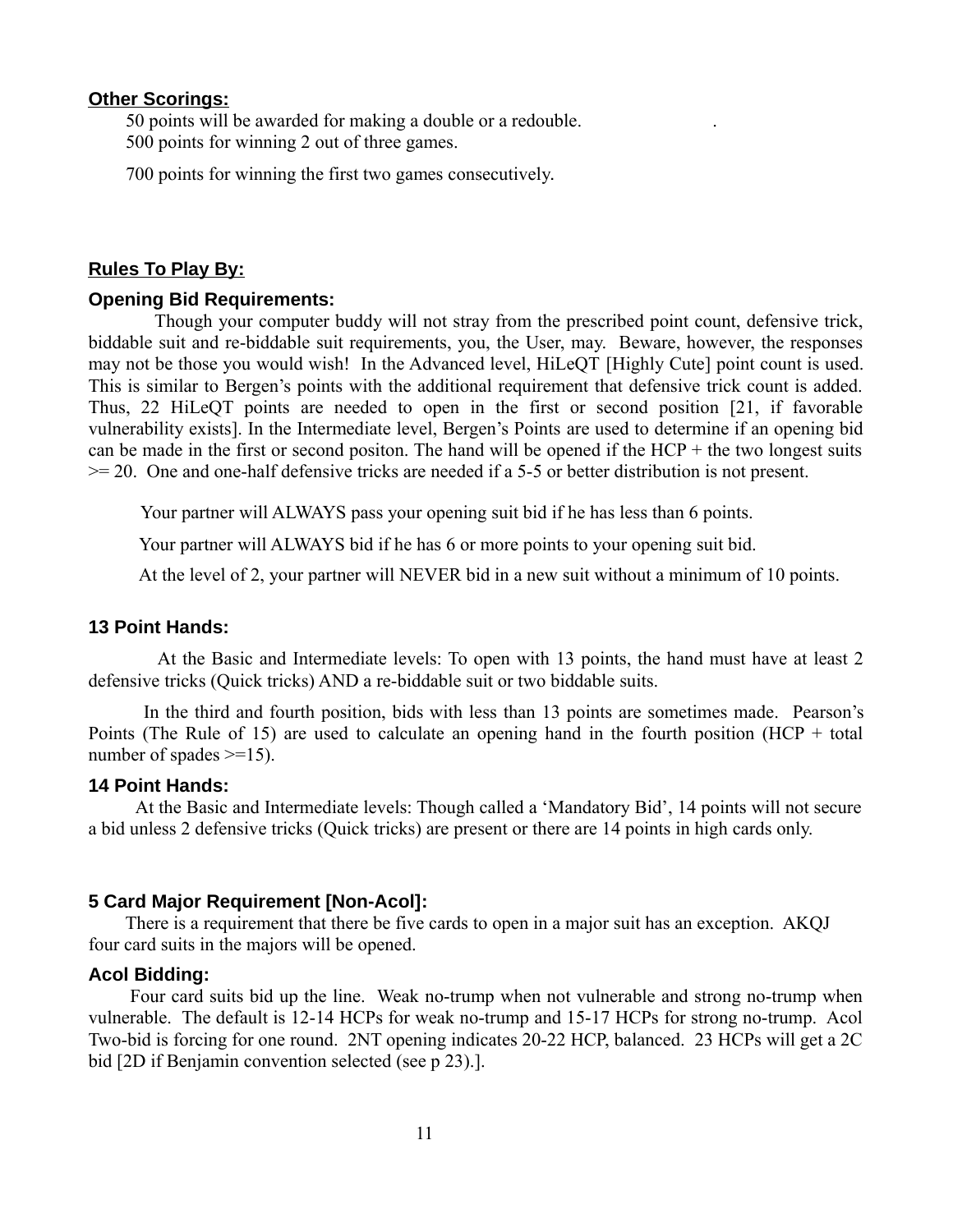#### **No Trump Openings:**

 Standard No-trump openings are supported. Appropriate stoppers and balanced hand requirements are mandatory.

 If you are playing at the advanced or intermediate levels then a choice between point spread of 12- 14 points, 15 - 17 points or 16 - 18 HCP is available. At the Advanced level, the 3 NT bid is always interpreted as a Gambling 3NT convention.

#### **No Trump Response after Suit Bid:**

If Forcing 1 NT response is utilized then [not Acol]:

2 NT = 11 or 12 HCPs and is NOT forcing.

3 NT = 13 to 15 HCPs.

If Acol bidding is utilized:

2 NT = 11 or 12 HCP and is NOT forcing.

3 NT = 13 to 18 HCPs

Otherwise a convention approach is:

2 NT = 13 to 15 HCPs and IS a game force.

 $3 \text{ NT} = 16 \text{ to } 18 \text{ HCPs}$ .

## **A Two Club Forcing:**

 The opening will be expected with a balanced hand with 23 HCPs or 3 losers or less. It can be made with any hand similar to a strong two of a suit opening. (see p. 3)

#### **Stayman Convention:**

The 2 and 3 club convention is supported. Stayman is non-forcing

#### **The Special Minor Bid:**

 If you cannot open using the standard criteria, you may open one diamond or one club if you have a 3-card suit headed by at least a queen and your standard opening has no re biddable suit.

#### **Preemptive Bids:**

 Preempt bidding will occur if no more than 15HCP in a major suit is present are present and usually 6 - 10 without a side 4-card major. The 'rule of two and three' is used to establish these bids. A seven-card suit is expected.

#### **Two-Over-One Bid:**

If the Forcing 1 NT Response preference is utilized, then this sequence is forcing to game, otherwise it is not a force to game.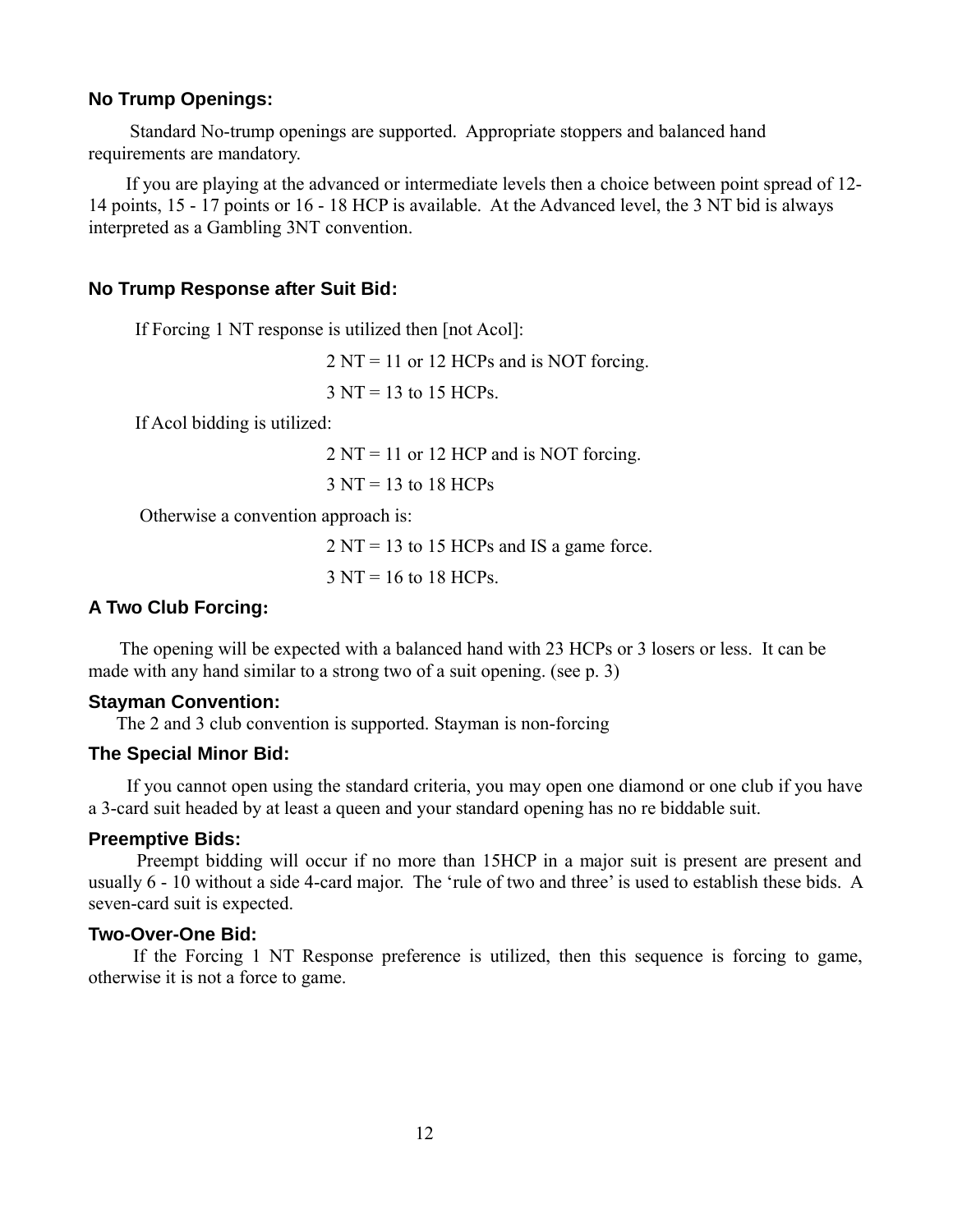## **The Menu:**

| Save A Hand               |                |
|---------------------------|----------------|
| <b>Print Current Hand</b> | F <sub>2</sub> |
| <b>Print Trick Review</b> | F3             |
| Print Previous Board F4   |                |
| <b>Fxit</b>               | $Alt+X$        |

## **File Menu: Save Hand:**

| ் 1 | 3 card play high                           |
|-----|--------------------------------------------|
| ි 2 | Bad NT bid                                 |
| ា 3 | Bad Heart void                             |
| 4   | Once void play it                          |
|     | Bad Bidding                                |
|     | Bad Diamond lead of Queen                  |
|     | Cancel<br>0K                               |
|     | Only PROPERLY selected text will be saved. |

 A Dialog Box will appear. You may choose a place to save the current hand from six different buttons. You may name each hand. E.g.,'Grand Slam No-trump Hand.' The name will also b e saved.

 If you wish to change only the name of the hand without changing the hand, you MUST select the appropriate radio button FIRST, then re-enter the appropriate wording and press Cancel. (changing the

text alone, without selecting the proper radio button will not save your text changes.)

**Print Current Hand**: If your printer is connected and working, you may print the current hands.

**Print Trick Review**: If your printer is connected and working, you may print the trick view panel in real time or after a board is completed.

**Print Previous Board**: If your printer is connected and working, you may print the previous board once the first board is scored.

#### **Exit:**

This feature is always enabled. It allows you to Exit the game at anytime. The Cumulative Score window will appear before the final shutdown. You may use  $Alt + X$  key to activate a quick Exit or press the Esc key.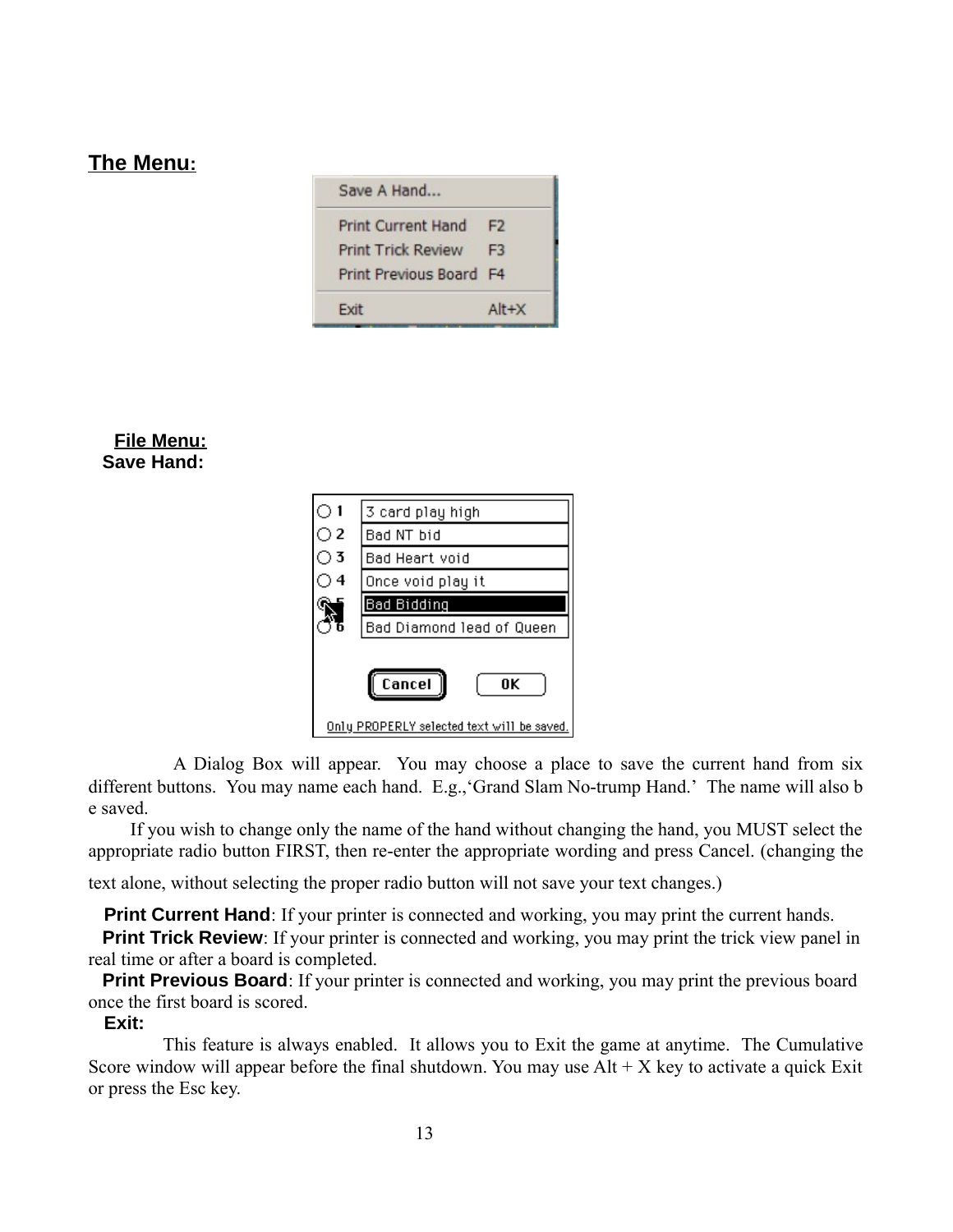#### **Edit Menu:**

 This feature is disabled during bidding. When card play is ongoing, the first selection in this menu will allow an Undo of the previous card played or if the first card, then the previous trick. You may still elect to replay the entire hand by selection of either Rebid Hand or Replay Cards.

## **The Play:**

| The Play Special Features Level Help |            |
|--------------------------------------|------------|
| New Hand                             | $Ctrl + N$ |
| Replay Saved Hand                    |            |
| Force Lead Card                      | Ctrl+Alt+L |
| Opponents' Hands                     | Ctrl+O     |
| Partner's Hand                       | Ctrl+P     |
| Current NS Hand                      | Ctrl+S     |
| Current EW Hand                      | Ctrl+E     |
| Review <u>B</u> ids                  | $Ctrl + B$ |
| Last Trick                           | Ctrl+L     |
| <b>Review Tricks</b>                 | Alt+T      |
| Previous Board                       | F5         |
| Replay Previous Board                |            |

#### **New Hand:**

 This feature is enabled at all times when the main screen is active. It allows you to immediately start a new hand. You cannot retrieve an old hand unless you have called Save Hand prior to calling this feature.  $(Ctr + N)$ .

## **Replay Saved Hand:** .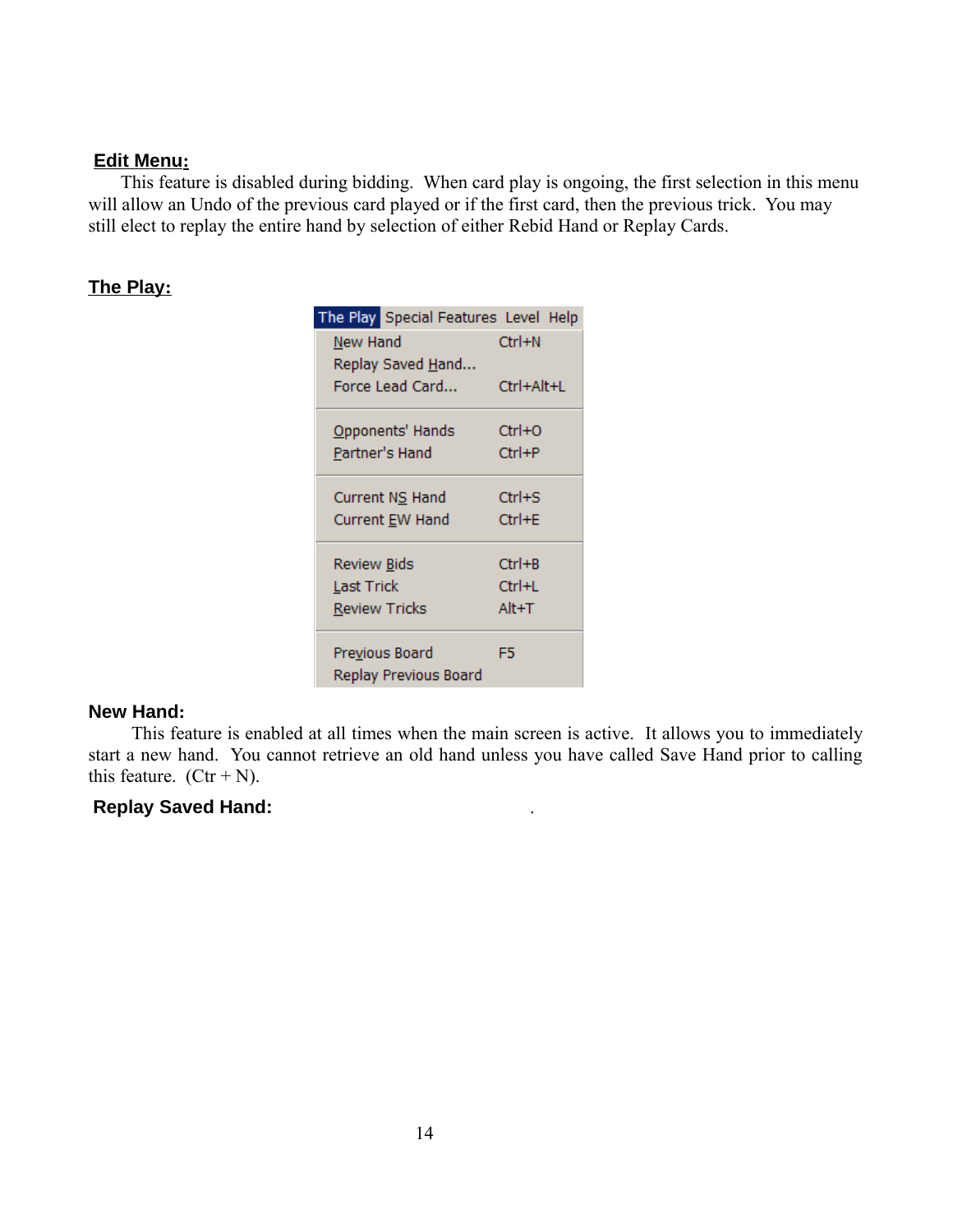| O PC 3117             |
|-----------------------|
| ○ PC 3118             |
| $\circ$ test          |
| O Bidding Box 11-137  |
| O Bidding Box 11-13 5 |
| ● PC 3119             |
|                       |
| Cancel<br><b>OK</b>   |
|                       |

 Present you with a Dialog Box that allows selection of any of the six previously save hands for replay. NO changes in text are saved from this menu selection. If you wish to change the wording of a selection, go to Save Hand under the File Menu, press the proper radio button, change the wording and select "Cancel." [see p. 11]. The caption is then changed without altering the cards saved in that position.

## **Force Lead Card:**

 This will bring up a dialog box if you own our companion tool, CardStuffer™. You may enter any card in the declarer's left hand opponent's hand.

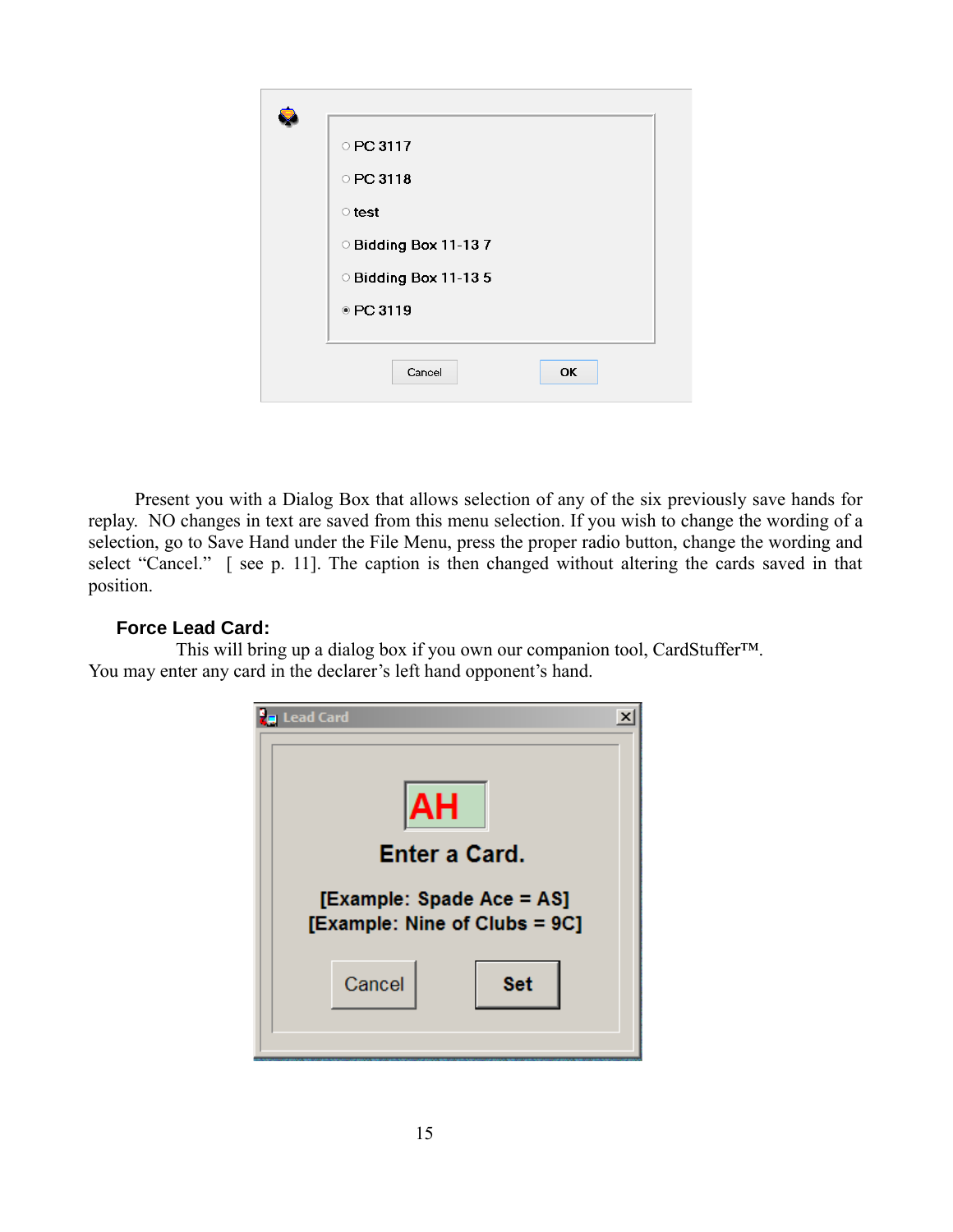#### **Opponents' Hands:**

 Is always enabled when the main screen is active. Allows viewing of the opponents' original full thirteen card hands.  $(Ctr + O)$ 

## **Partner's Hand:**

 Is always enabled when the main screen is active. Allows viewing of the your original full thirteen card hand and your partner's.  $(Ctr + P)$ 

### **Current EW Hand:**

 Is enabled only after the first trick is completed. You can see both East and West hands as they currently appear. I.e., if it is the third trick, then the current 10 cards still remaining in the hand that have not yet been discarded will appear.  $(Ctr + E)$ 

#### **Current NS Hand:**

 Is enabled only after the first trick is completed and when you are playing defense. You can see both yours and your partner's hands as they currently appear. I.e., if it is the third trick,

then the current 10 cards still remaining in the hand that have not yet been discarded will appear.  $(Ctr + S)$ . If North or South is the dummy, this menu item is disabled since the player can already view both current North and South hands.

#### **Review Bids:**

Is always enabled. A moveable window will appear that will recap the bidding.  $(Ctr + B)$ 

#### **Last Trick:**

Is enabled after the first trick is completed. This screen view shows the last 4 cards played.  $(Ctr + L)$  You must press the left mouse button is exit this screen.

#### **Review Tricks:**

 Presents a window that recaps the play of the cards in real time or if selected during bidding, will show the card play from the previous board. A green asterisk denotes the winner of the trick. If ALT key and Print Screen keys are pressed simultaneously when this is the active window, the data can be printed out for analysis.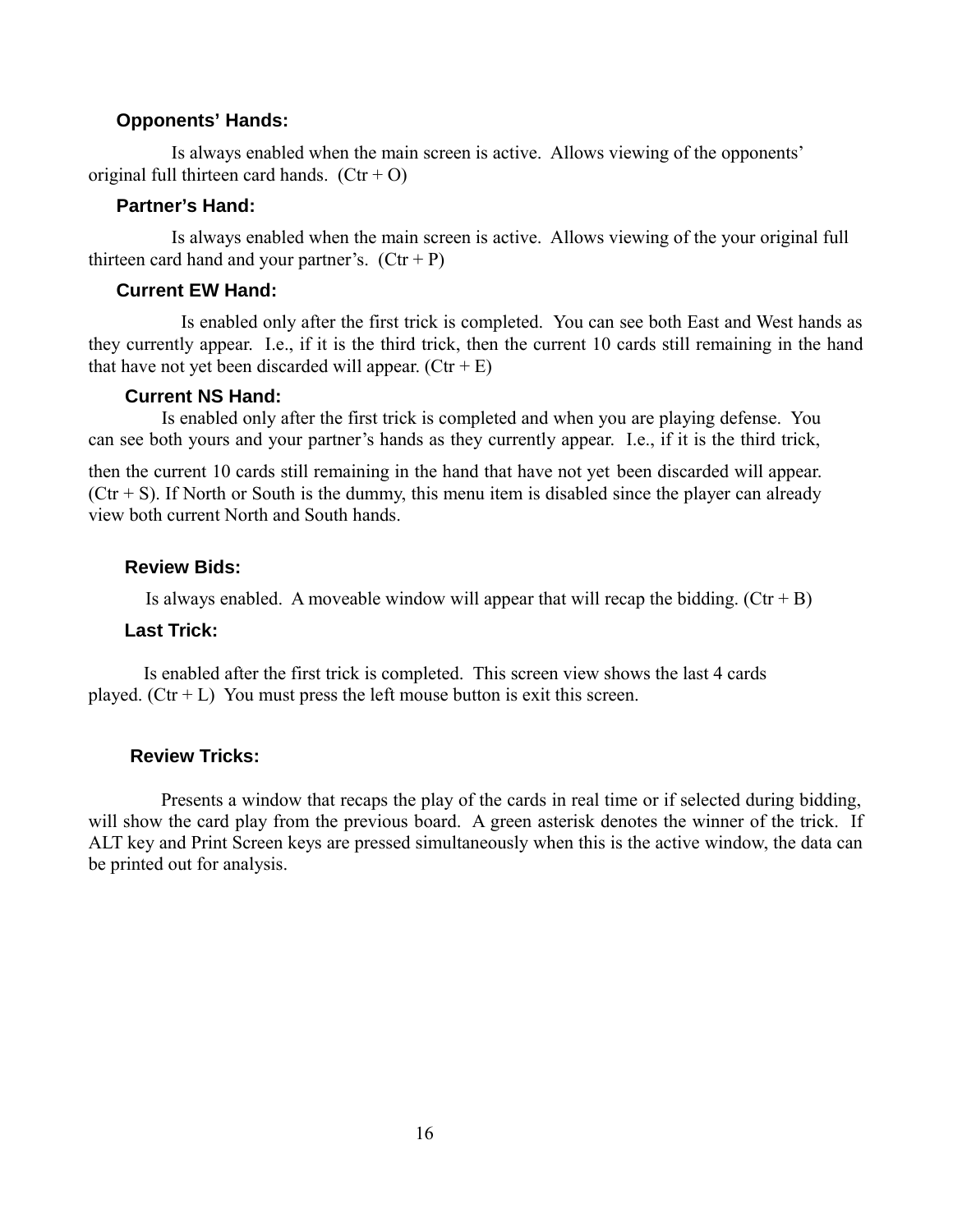| <b>Review Tricks</b>    |                     |                | ×               |
|-------------------------|---------------------|----------------|-----------------|
| <b>South West North</b> |                     |                | East            |
| 3 <sub>9</sub>          | 6 ♥                 | 2 <sub>0</sub> | $Kv^*$          |
| $A \vee^*$              | 7 <sub>•</sub>      | 8 <sub>9</sub> | Q V             |
| $A*$                    | $5^{\circ}$         | 2 <sub>0</sub> | 8 <sub>0</sub>  |
| $A \triangleq$ *        | 4全                  | $2 \triangle$  | 34              |
| 10 ±                    | 7至                  | K4*            | J÷              |
| $3 \bullet$             | 10 ♦                | $4 \bullet$    | $Q*^*$          |
| $5 \vee$                | $10V^*$             | 4全             | 9 <sub>v</sub>  |
| 4 <sub>9</sub>          | J♥*                 | $9+$           | 3 <sub>2</sub>  |
| $J \Phi^*$              | 2 <sup>4</sup>      | 5 ÷            | 9 全             |
| $6 \bullet$             | 6 全                 | J♦             | $K^*$           |
| 54                      | $9 \Leftrightarrow$ | 6 ≙            | $Q\spadesuit^*$ |
|                         |                     |                |                 |
|                         |                     |                |                 |

## **Previous Board:**

 Presents a window with the bidding in the previous board. You may then print this out by using the appropriate item in the File menu.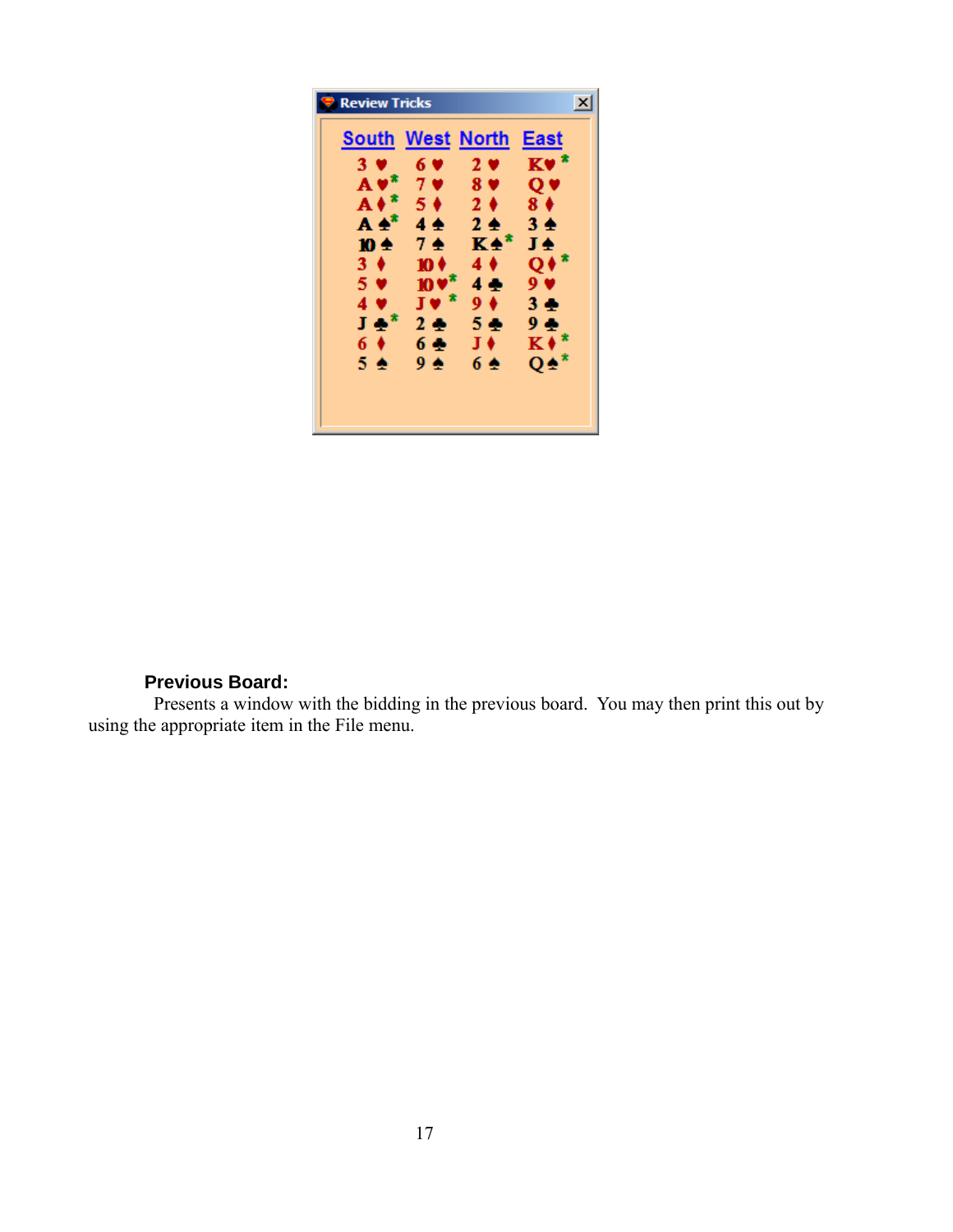

## **Replay Previous Board:**

If the user forgets to save a board and a new board is dealt, the user can recover the previous board even though it had not been save using the File menu item Save Hand.

**Special Features:**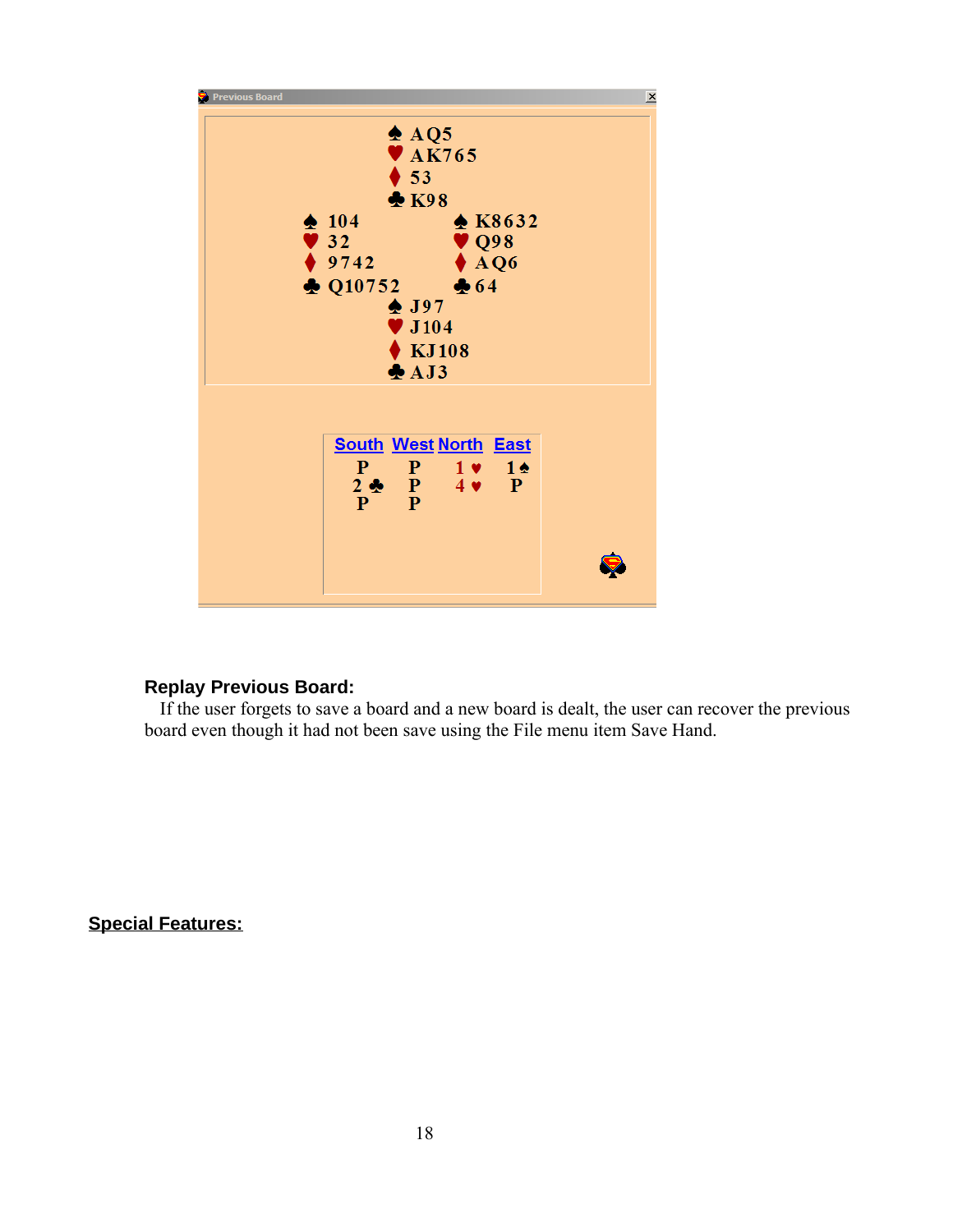

## **ReBid Hand:**

 Is always enabled when the main screen is active. Will reset the game so that bidding may begin again with the current hand.  $(Ctr + R)$ 

## **RePlay Cards:**

 Is enabled only when the main screen is active and bidding has already been completed. Will reset the game so that play may begin again with the current hand. It will bypass the bidding routine.  $(Ctr + A)$ 

## **Reverse Hands:**

 Is always enabled when the main screen is active. Will reset the game so that the hands are now reversed. I.e., North-South partnership will become East-West. A Check Mark will indicate that this feature is active.

## **Flip Positions:**

 Is only enabled when the main screen is active. Will reset the game so that the hands are now reversed and 'flipped'. I.e., North-South partnership will become East-West and North is now South; East is now West. A Check Mark will indicate that this feature is active.

If you wish to Reverse and Flip the card positions simultaneously, press  $Alt + F$ .

 **Score:**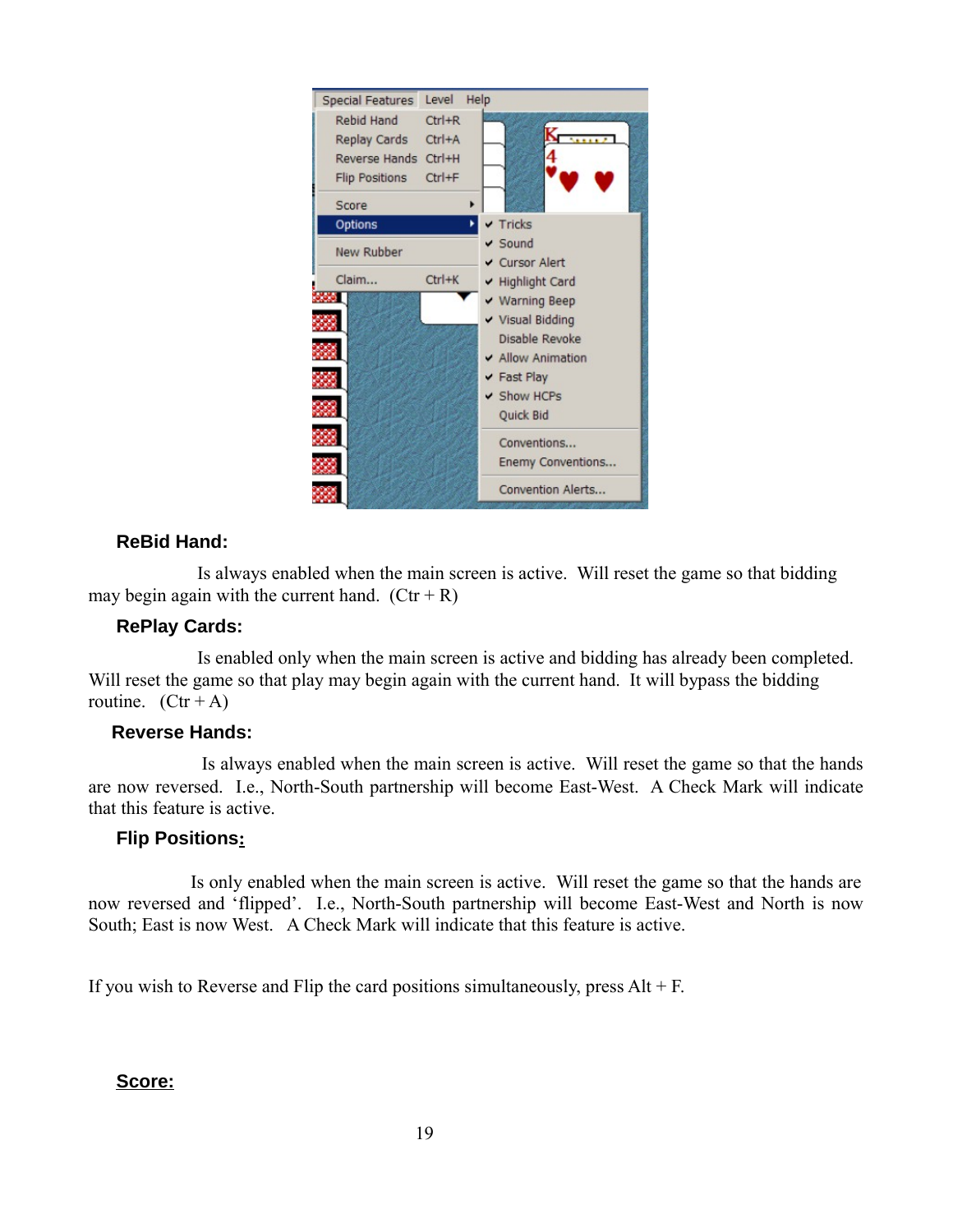| Reverse Hands Ctrl+H<br>Ctrl+F<br>Filip Positions |                       | $R_{\text{Al}} + h$ |                        |
|---------------------------------------------------|-----------------------|---------------------|------------------------|
|                                                   |                       |                     | Wast North East        |
| Score                                             | Choose Scoring Method |                     | Rubber                 |
| Options                                           | Current Score         | Ctrl+T              | v Chicago              |
| New Rubber                                        | Cumulative Score      |                     | New York Vulnerability |

## **Choose Scoring Method…:**

This will present a check menu with options for the default standard rubber scoring or Chicago type scoring [also available is New York type vulnerability.].

Rubber:

Standard WE and THEY score with 2 consecutive game wins constituting a rubber or 3 total games.

Chicago:

A rubber consists of 4 deals. No one is vulnerable for first deal. For second and third deals, dealer is vulnerable and the other side is not. Both sides are vulnerable at the fourth deal. Part scores are combined. If a part score occurs at the last deal, then that side receives a premium of 100 points to complete the rubber.

New York variation:

The vulnerability of the second and third hands is reversed. This gives the non-vulnerable side an opportunity to preempt as dealer.

## **Current Score:**

 Can be activated at any time during play. If your RAM is small, it is best to completely close this window after finishing with it, rather than sending it into the background. (Ctl Key  $+$  T)

## **Cumulative Score:**

Presents a Dialog Box with the current number of rubbers won and lost as well as the

cumulative rubbers won and lost for all session of the BridgePro<sup> $\text{TM}$ </sup> game.

**Options:**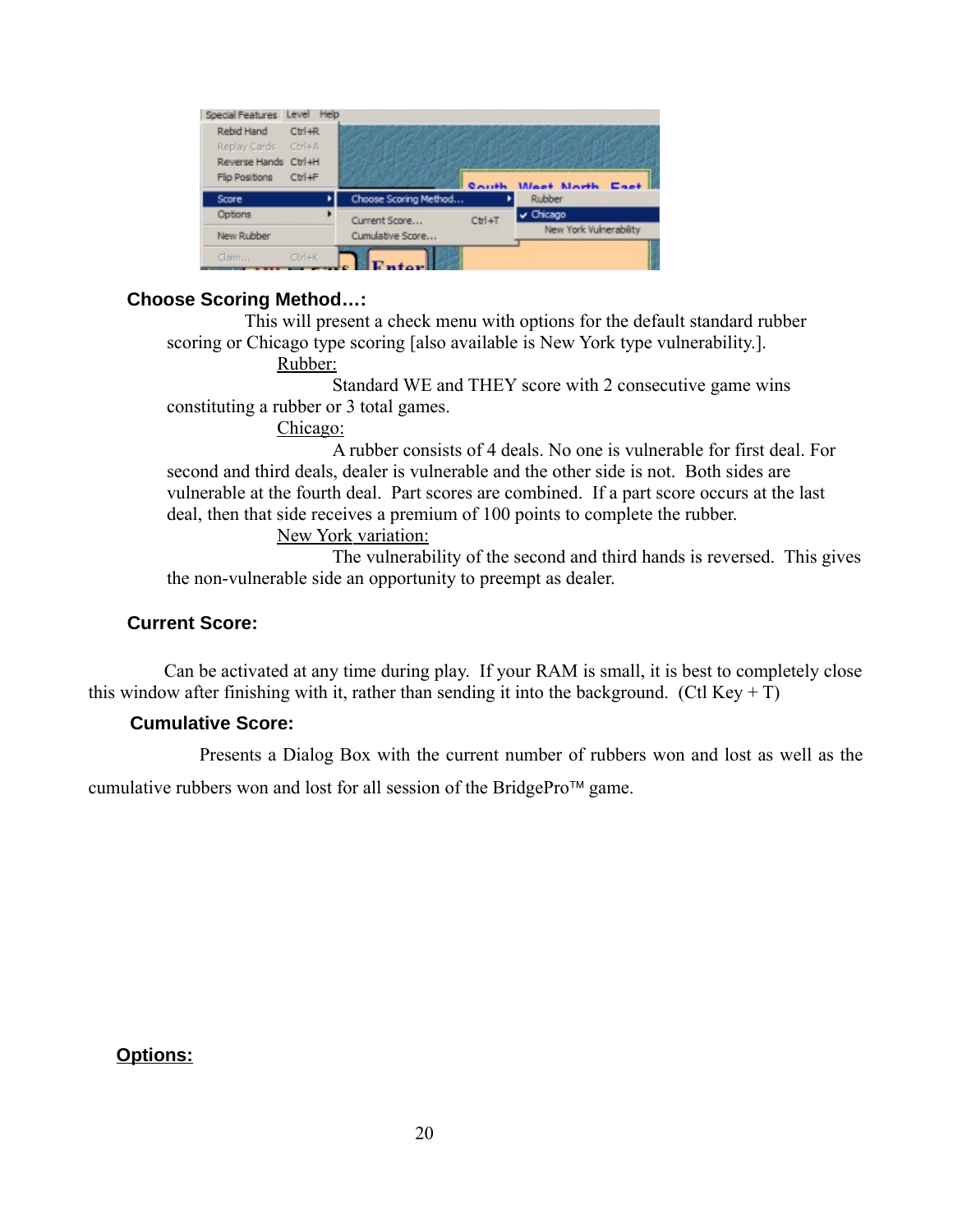

## **Tricks :**

A Check Mark will indicate that this feature is active.



The  $\mathbf{v}$  as shown above represents vulnerability for the East-West partnership. If Tricks is disabled, this icon will not appear, nor will the tricks won and lost appear.

## **Sound**:

 A Check Mark will indicate that this feature is active. Various sounds have been selected for the BridgePro<sup> $\mathsf{m}$ </sup> game. By disabling this menu selection, none will be played.

## **Cursor Alert**:

If unchecked, the warning dialog box that alerts you to incorrect positioning of your cursor will no longer appear.

## **Highlight Card**:

If uncheck, the card will be played to the discard pile with only one left mouse click instead of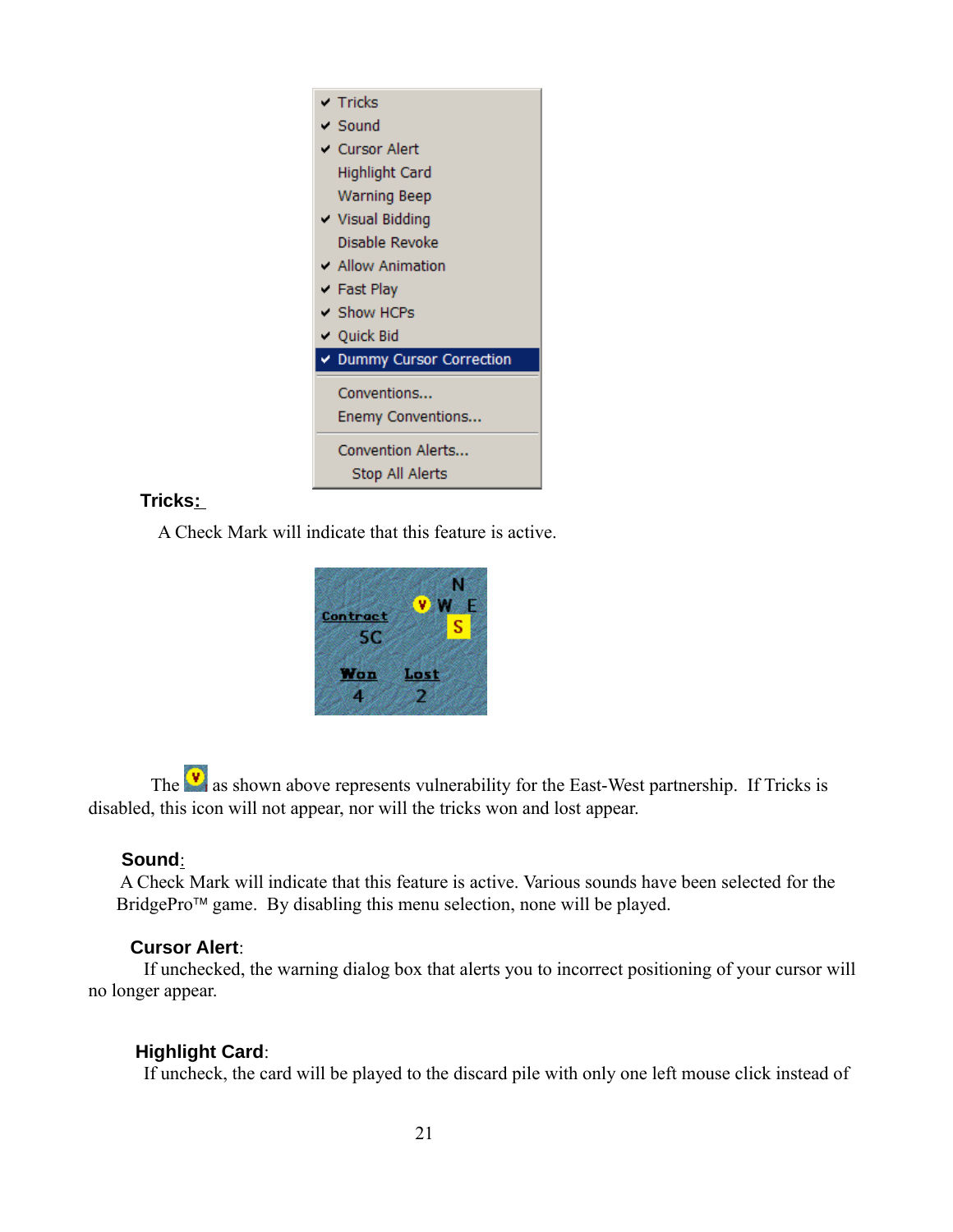being highlighted in yellow and requiring a second click to move the card to the discard pile.

## **Warning Beep:**

The game sounds a warning when it is your turn to input a bid or select a card..

 A Check Mark will indicate that this feature is active. If you want the game to play faster, uncheck this option!

## **Visual Bidding:**

 This is set as the default. You simply point your mouse at the appropriate bid area, click the left mouse button and the bid will execute. If this option is left unchecked then the Visual Bidding Frame is change to a reverse deck of cards. You then must use either the keyboard or keypad to enter your bids. Both the keyboard and keypad are active even if this option is selected. Bidding from the keyboard and keypad is the fastest way to execute your bid (see p. 6).



**OR**



 **Allow Animation:**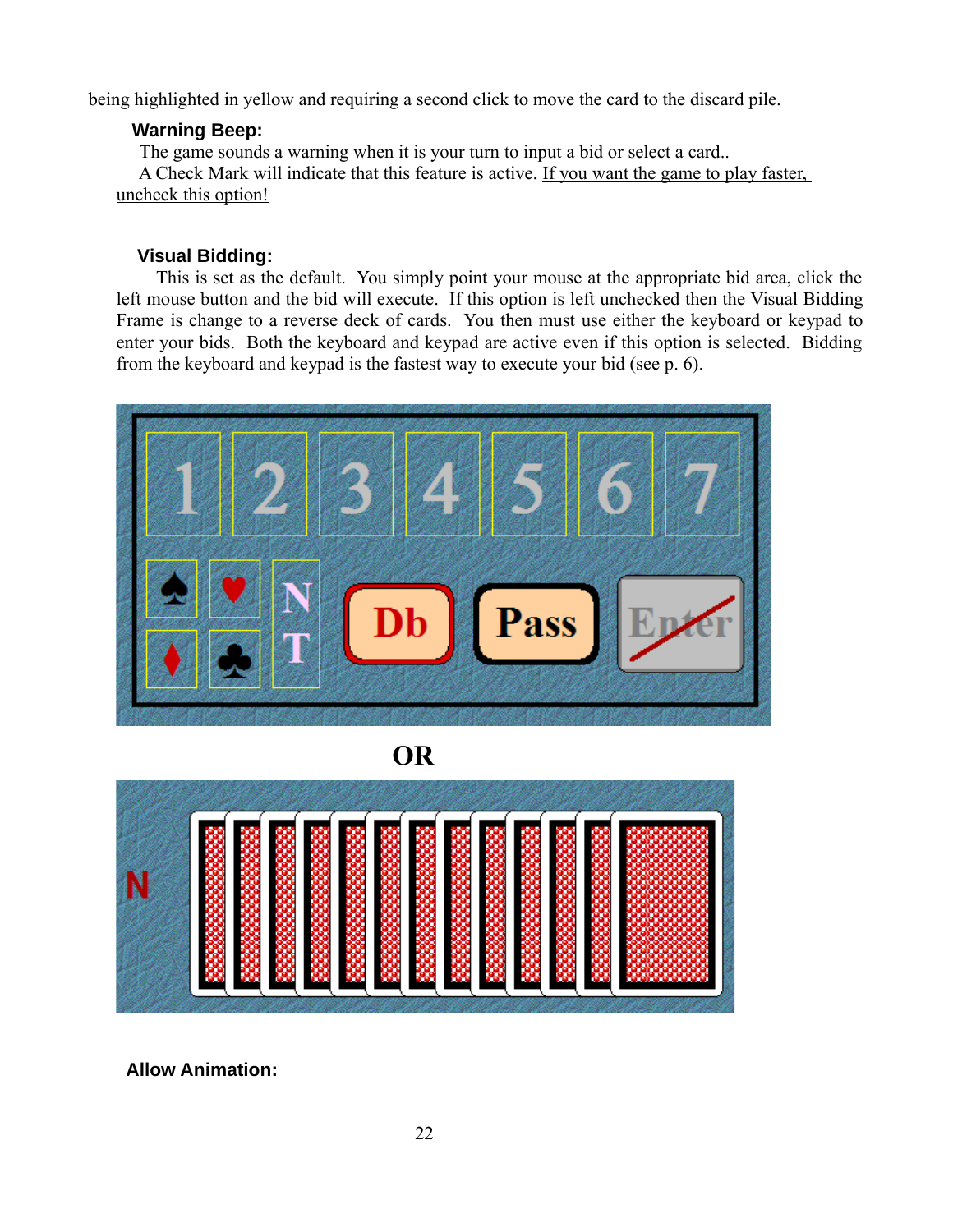This is the default setting. If this is unchecked, animation of the card movement during card play will cease.

## **Disable Revoke:**

This is unchecked as the default setting. If this is checked, revokes will not occur (See p. 7). Instead, you will not be able to play the card chosen.

## **Fast Play:**

 This is the default setting. If this is unchecked, then the play stops after each individual bid or each individual card is discarded. The deactivated mode may be helpful when analyzing the play of a particular hand.

## **Show HCPs:**

The default is checked. This will show the high card point count of the south hand on the initial screen. Also, the point count will be visible for all hands when Opponents' Hand or Partner's Hand is selected from The Play menu.



## **Quick Bid:**

 The default is NOT active. You must click Enter or press Enter on the keyboard after each bid. The Visual Bid graphic will look like this:



 If you check this option, you will not need to press or click Enter after each bid. This speeds up play. The button will look like this if this option is checked.

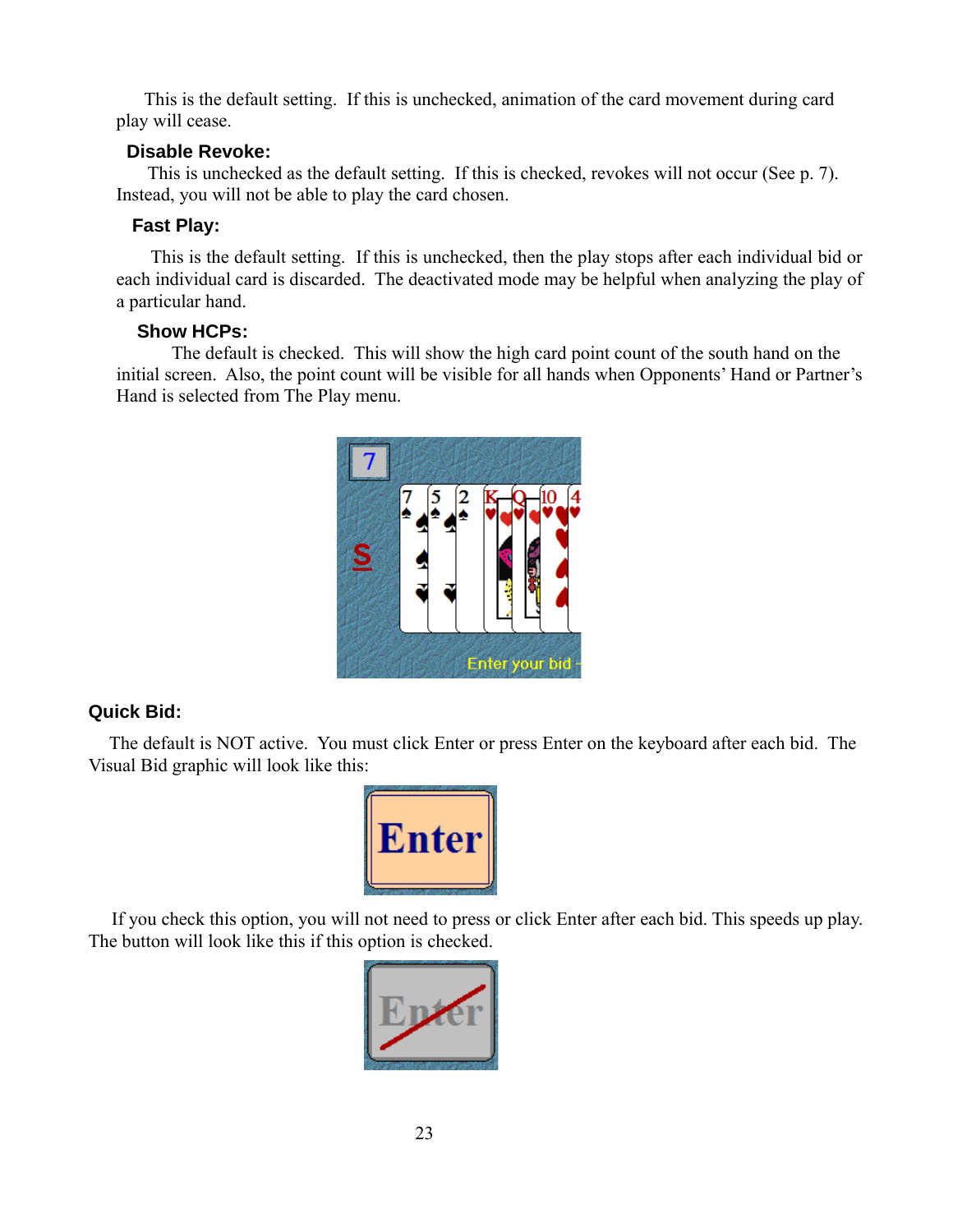## **Dummy Cursor Correction:**

On some monitors, the screen resolution and/or DPI cause abnormal interpretation of mouse clicks in the dummy cards. If you are experiencing difficulty clicking the proper card in the dummy try checking this option.

## **Conventions:**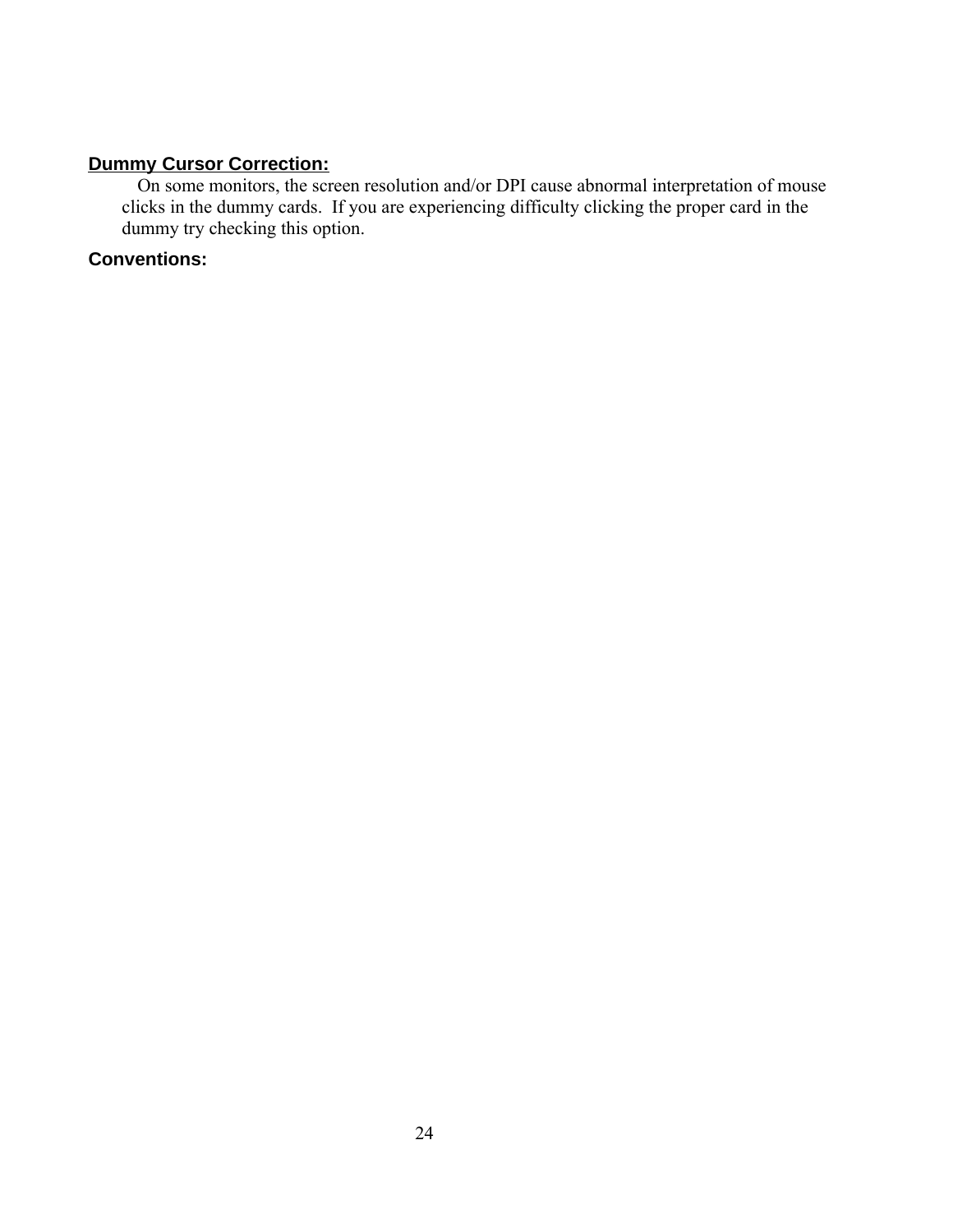| American Standard - 5 Card Majors<br>C ACOL -<br>$\Box$ Herbert Negative<br>Benjamin Twos |                                                                                |
|-------------------------------------------------------------------------------------------|--------------------------------------------------------------------------------|
| C Blackwood<br>-RKC<br>$C$ Gerber                                                         | <b>C</b> Weak Two-Bid<br>C Strong Two Opening                                  |
| Neak Jump Overcall<br>C Interm. Jump Overcall                                             | C 12 - 14 No Trump<br><b>⊙</b> 15 - 17 No Trump<br>C 16 - 18 No Trump          |
| Ⅳ Drury Convention [Reverse]<br>Inverted Minor Suit Raises<br><b>Enemy's Conventions</b>  | $\nabla$ Limit Raises<br>$\nabla$ Michaels Cue Bid<br>□ [Top & Bottom Cue Bid] |
| OK                                                                                        | MORE                                                                           |

 Your may set individual conventions for you and your partner [use Conventions] and a different set of conventions for the enemy [use Enemy Conventions…].

 *Choose first* **:** whether you will play 5 Card Majors [Standard American] or Acol. Then choose Blackwood and Gerber Slam Conventions [RKC can be selected for either (Roman Key Card)], and selection of a Weak or a Strong Two-Bid Suit Openings.

The default selections are shown above. Note the Enemy's Convention is marked with a bright red label. If you do not see this label, then it is your conventions that are to be set.

Acol players can elect to play Benjamin Two [A 2 D bid is the equivalent of a 2 C Acol bid. Opening bids of 2H and 2S are weak. A 2C bid shows a one-round forcing two bid and promises at least 8 tricks in an unspecified suit. The sequence 2D-2H-2NT shows 23-24 HCPs and can be passed.] or Herbert Negatives [The cheapest bid suit is a negative response to an opening bid of 2].

If Weak Two-Bid is selected, then the Two-Club Force Opening is automatically supported. (See

Rules To Play By -> No-trump Openings; \*\*\* **IMPORTANT** \*\*\* See Two-Club Forcing Bid Response under Default Settings - p 3.).

## **Weak NoTrump Opening (12 – 14 HCP):**

 If the opener's weak no-trump is doubled, one uses 2D as a request for the opener's better major. A redouble is a request for the better minor. This is the escape method to avoid playing at 1NT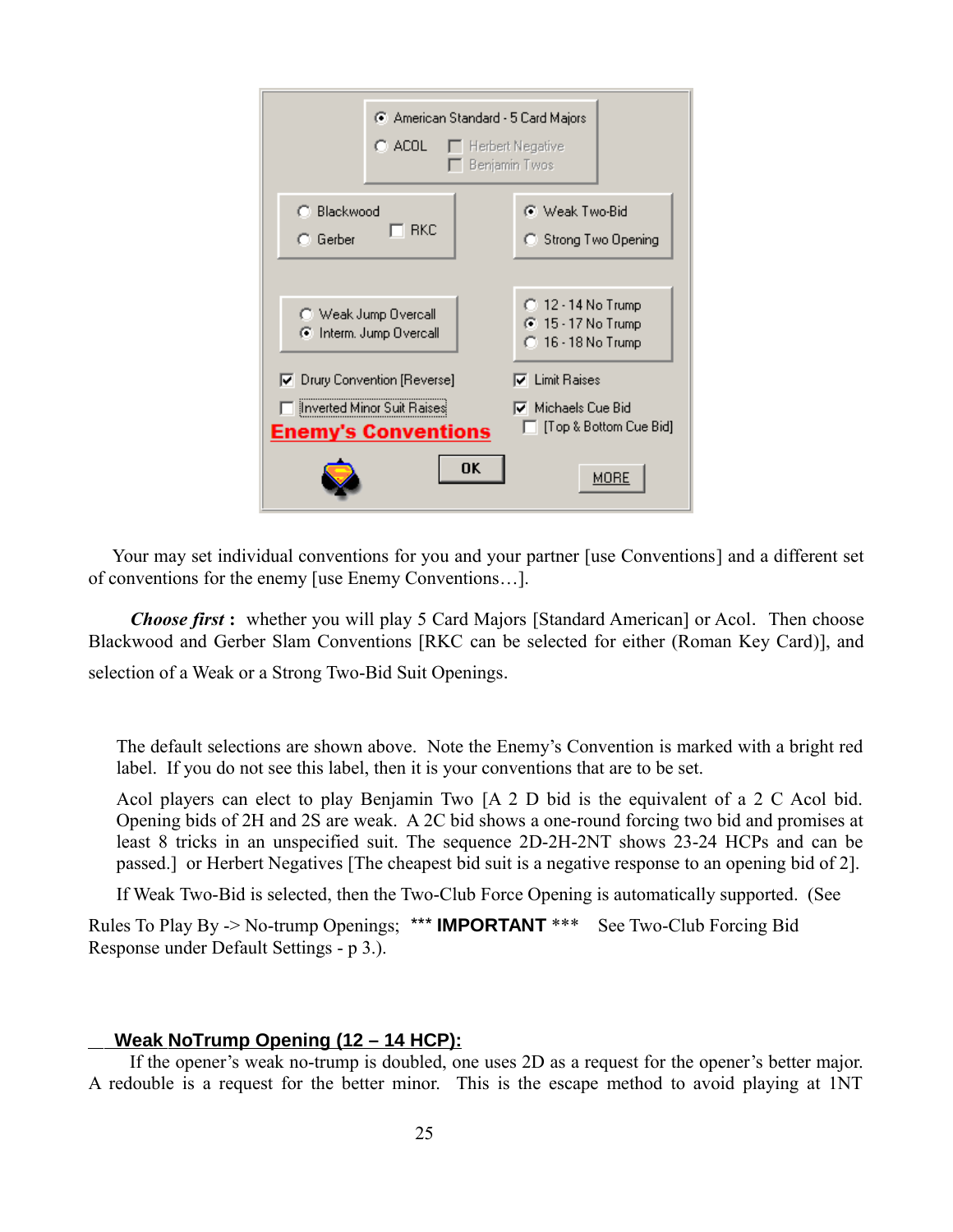doubled.

#### **Reverse Drury:**

 A conventional 2-club response by a passed hand after partner's major opening. [p,1s,2c]. The 2 club bid asks the opener to clarify his strength. If the opener rebids his suit, this is a weak response. All other bids by the opener are strong.

#### **Inverted Minor Suit Raise:**

 This is a special response to a minor suit opening by your partner. If you have 10 points or less (include distribution) and support (4 or more of the opener's bid), you respond with a jump to three of the minor suit. This is a weak shut out bid.

 If, with the same hand, you have support and 10 points or more, then you respond with a two-bid of the opener's suit. This is a strong bid forcing for one more round.

#### **Limit Raises :**

A jump raise [1h,3h] in a major suit indicates 4-card support and approximately 11 HCP or distributional points. Only 3-card support is needed after interference [1h,(2d),3h].

#### **Michaels CueBid:**

 The immediate cue bid in the opponent's suit shows a two-suiter hand. Classically, a minor suit opening by the opponent indicates you have both majors. If the opponent opens a major suit, then your bid indicates the other major plus an undetermined minor suit. The major suit cue bid is unlimited in its point count. With unfavorable vulnerability, freakish distribution is needed. If the 'Top & Bottom' box is selected, then a 2h or 2d bid would indicate the two-suiter to be spades and clubs with a longer stronger minor suit. Likewise, 2s bid indicates hearts and clubs, while a 2c bid indicates spades and diamonds with the longer stronger suit being the minor. In general,

the point range is 6 - 11 HCPs with at least 9 cards between the two-suiter (5 - 4 hand minimum).

Your computer buddy will bid only if he has five honors or better between the two suits.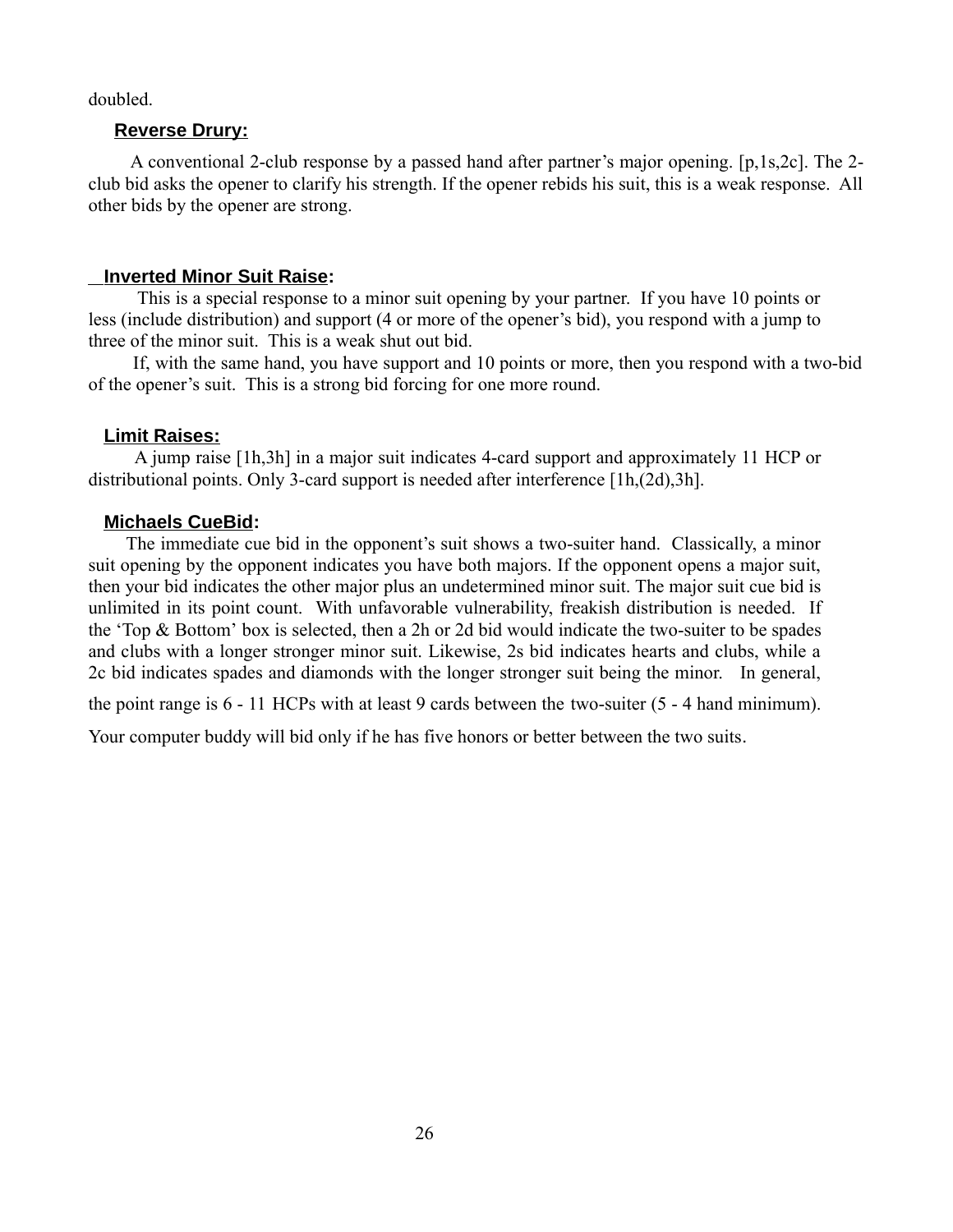

#### **Negative Doubles:**

 If checked, the convention will be followed with bids equal to and below two spades. A minimum of 6 HCPs is necessary. This convention applies to suit openings only. The negative double caters to unbid major suits. It promises 4 cards in any unbid major.

## **New Minor Forcing:**

 After the opener's rebid of 1 NT a bid of the unbid minor suit is forcing the opener to bid again. The responder should have 9+ points. He is trying to establish a five-three fit. If the responder makes another minor suit bid at the 3 level, it is again forcing.

Opener's Rebid:

2 level major -> minimum hand with 3 card support

3 level major -> maximum hand with 3 card support

2 NT -> maximum hand with 2 card support

2 d -> 5+ diamonds (strength not indicated)

 Kindly refer to the reference material as this bidding is too complicated for discussion here. Hardy's proposal for response was utilized, but not the Hardy or Witts adjunct.

## **Reverse Signals [Upside-Down Signals ]:**

A low card in defense is used to encourage a continuation of a suit or a shift of suits. A high card is a discouraging signal.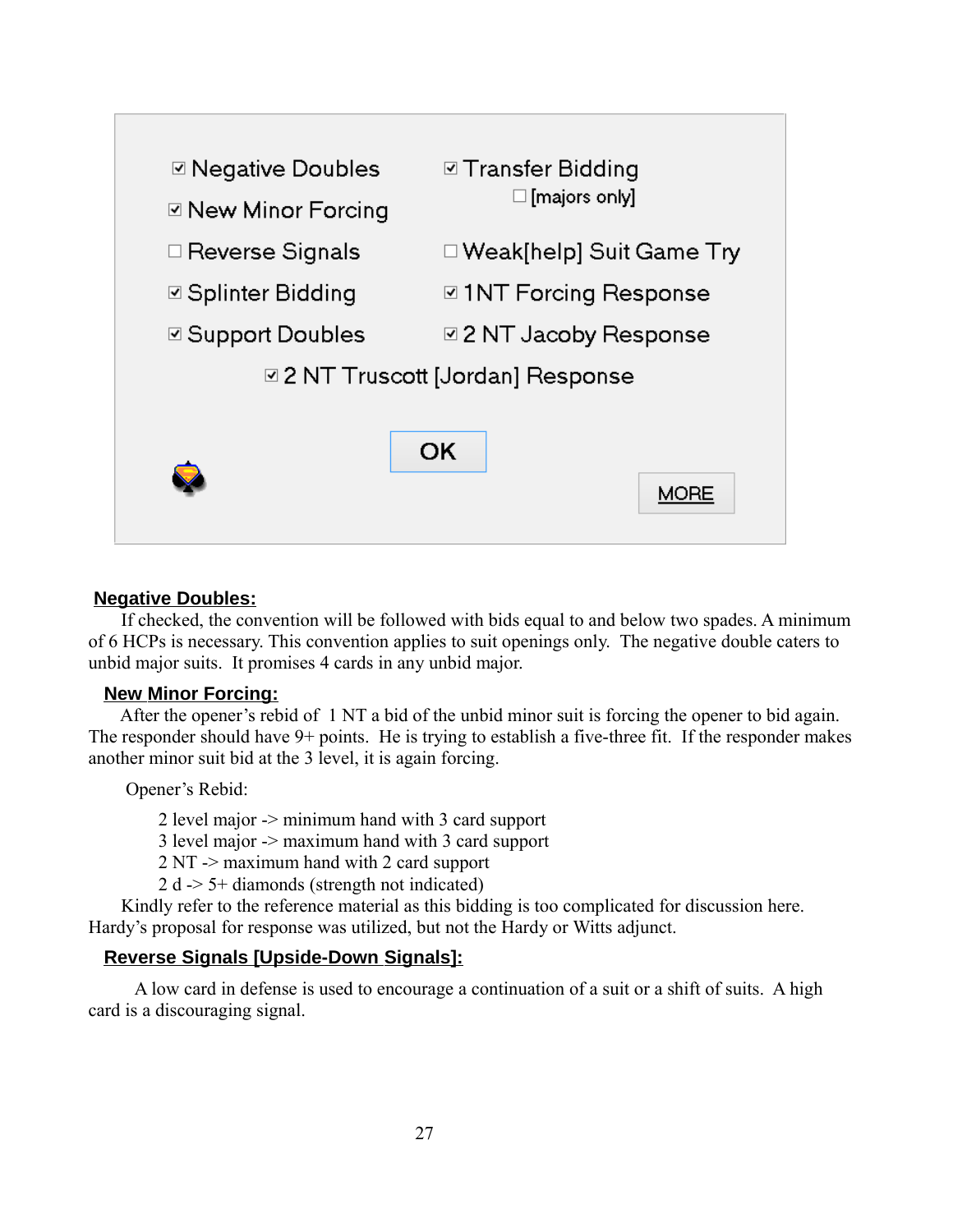#### **Splinter Bidding:**

 An unusual jump guarantees a fit for your partner's last bid suit as well as game values with either a singleton or void in the suit bid. Splinters are used in both major and minor suits. Think of splinter bidding as a small slam try.[1s,4c]

#### **Support Doubles:**

A convention used by the opening bidder upon his rebid after the right hand opponent has overcalled. This double indicates 3-card support for the responder's major suit. If the open passes, he must alert as this indicates less the 3-card support.

## Transfer Bidding:

After a 1 or 2 level NT opening, the following responses are:

 2d -> transfer to 2h 2h -> transfer to 2s  $2s \geq$  transfer to 3c 2nt -> transfer to 3d

 3c is natural and a slam-going one suiter. If you have a quantitative 2nt raise, then bid 2c. This does not guarantee the responder has a major. He maybe is trying to reach 2nt. Therefore, some individuals use transfers in the majors only. [option check box: 'majors only']

The transfer guarantees five or more cards in the next suit up the line. No strength is indicated.

#### **Weak or Long [help] Game Suit Try:**

This is a change of suit after a major suit has been raised to the 2-level. It does not matter if it is the opener or responder who makes the change of suit. [1h,2h,3c] or [1c,1h,2h,3d]. The trial bid promises 3+ cards in the trial suit and asks for help in the trial suit. The standard responses are:

1 loser or none in the trial suit -> bid game in the agreed major suit.

 2 losers in the trial suit -> bid game if you have a maximum, but sign off in 3-ofyour-major suit if you have a minimum.

3 losers in the trial suit -> sign off in 3-of-your-major suit.

#### **One 1 NT Forcing Response:**

This shows a hand with a good 5 to a bad twelve points after your partner opened a major suit at the one level. When the responder is not a passed hand, it is forcing for one round.

#### **2NT Jacoby Forcing Response:**

A jump to 2 NT after a major suit opening by partner guarantees 4-card support for the opener's suit and game going value. The responder wishes to take charge of the bidding. The opener's

responses are too complicated to outline here. Further outside reading is indicated.

#### **2NT Truscott [Jordan] Response To Opponent's Takeout Double:**

Instead of a redouble which is standard in the American system after a takeout double by the opponents, this convention is an artificial strong raise with 10+ HCP and 4-card support for your partner's opening suit.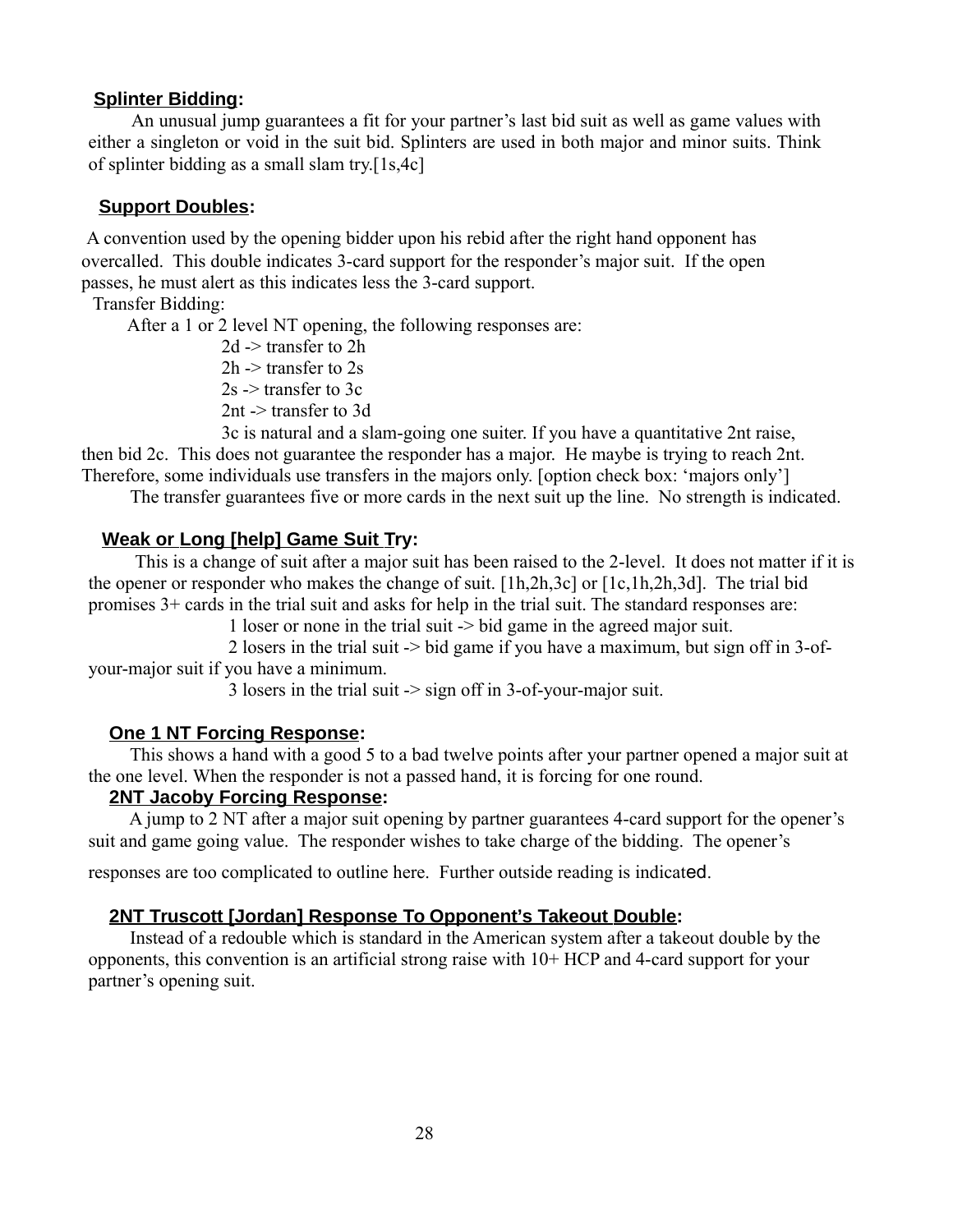Defense to 1NT Opening:



| ◎ Astro                    | ◯ 0.0.N.T.          |
|----------------------------|---------------------|
| ◎ Becker                   | ⊜ Landy             |
| ◯ Brozel                   | <b>● Natural</b>    |
| $\circledcirc$ Cappelletti | ⊙ Ripstra           |
| [Hamilton]                 | ◯ Transfer over 1NT |
|                            |                     |

#### □ Lebensohl



 This section is too complex for a complete discussion. A brief outline of the pertinent aspects of each convention will be given.

Pick your poison.

## **Pinpoint Astro:**

2 Clubs = Hearts and clubs ; 2 Diamonds = Hearts and diamonds; 2 Hearts = Hearts and spades; 2 Spades = Spades and a minor;  $2 NT = Both minors$ .

## **Becker:**

 $2c =$ Both minors  $2d =$ Both majors  $others = one$  suiters

## **Brozel:**

 Double show any one suiter worth a bid at the 2-level. Jumps to the 3-level show strong three

suiters, 4-4-4-1 or 5-4-4-0.

 $2c$  = Hearts and clubs

 $2d =$  Spades and diamonds

 $2h$  = Hearts and spades

 $2s =$ Spades and a minor

 $2nt =$  the minors

## **Cappelletti [Hamilton, Pottage]:**

 $2h$  or  $2s = that suit + a minor$ 

 $2d =$ Both majors

 $2c = One$  suited hand

 $2s =$ Spades and a minor

 $3$ -level = Natural

All the hands usually have less than 15 HCP

## **D.O.N.T:**

 $2h$ = That suit + spades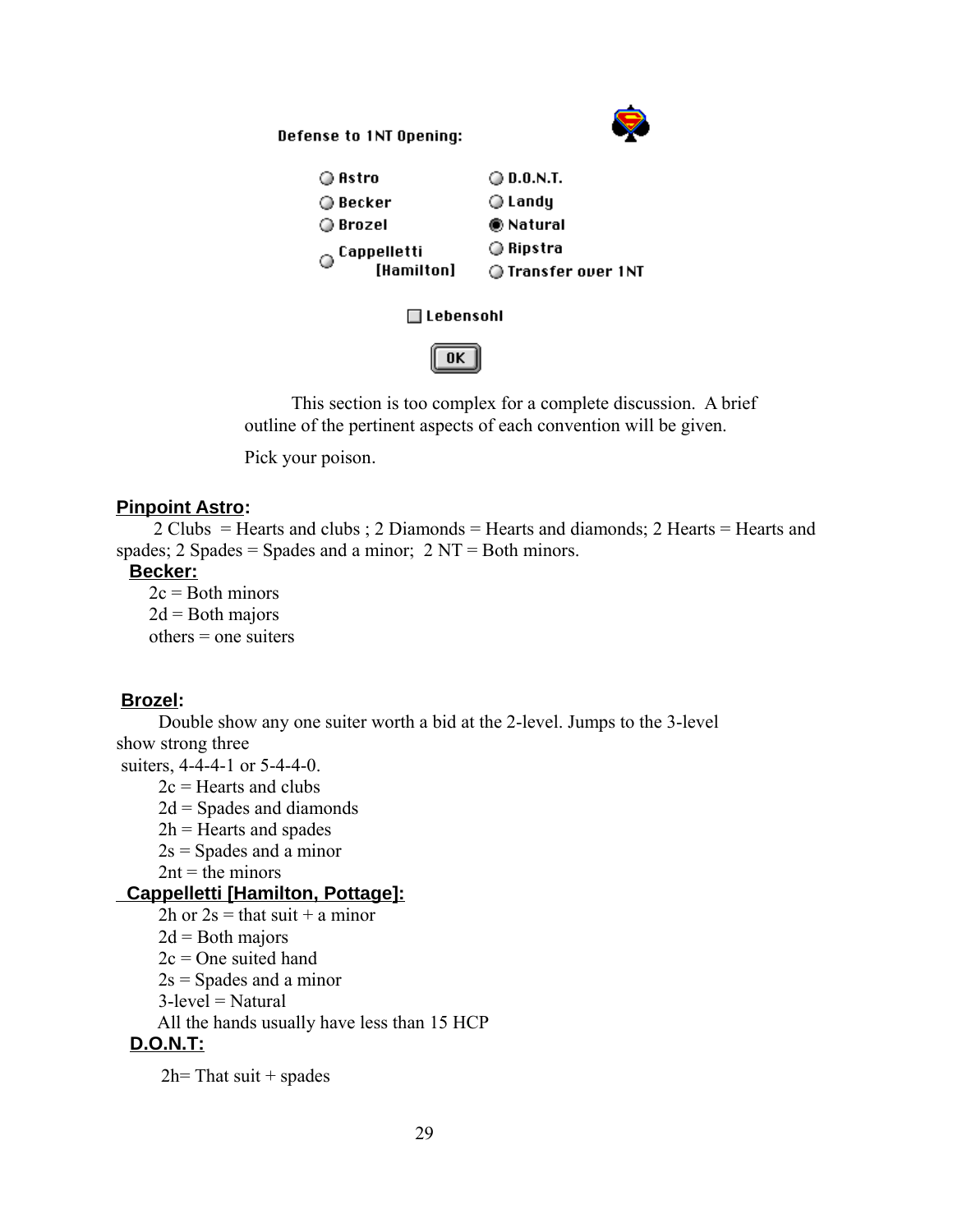$2d =$ Diamonds and a major  $2c = Clubs$  and another suit  $2s =$ Natural Double = One-suiter [usually not spades] **Landy:**  $2c =$ both majors other actions at the 2-level show one-suiters  **Ripstra:**  $2c =$ Both majors with clubs longer than diamonds  $2d =$ Both majors with diamonds longer than clubs  **Transfers over 1 NT:**  $2h \geq$  spades  $2d \geq 2h$  $2c =$  Puppet to 2d  $2s \geq 3c$ 

#### **Lebensohl:**

 This is an artificial bid of 2nt. It is a forcing bid indicating you hold a stopper in the opponent's suit. It cannot be used against a Cappelletti defense. If Cappelletti is used, then a double is used as Stayman. This convention requires that the opener bid 3c. The Lebensohl caller then clarifies his hand.

#### **Convention Alerts:**

 This series of dialog boxes allows the user to prevent an alert from appearing. It speeds up play. There are a few alerts not listed above. Among these are:

 5 NT Grand Slam Force [Josephine]: a 5NT bid when not natural or used for some other convention ask the partner to bid to the 7-level of the agreed suit if he has 2 of the top 3 honors. Otherwise, he signs off at the 6-level. This is the classic description, but BridgePro<sup> $t$ M</sup> will, at the Advanced level expect a reply of: 6c/6d/6h/6c to show 0/1/2/3 top trump.

 Maximal Overcall Double: This bid represents an artificial game try. It occurs after a specific competitive bidding sequence:

> 1S,(2H),2S,(3H),*Db* 1H,(2D),2H.,(3D),*Db* 1S,(Db),2S,(3H),*Db* 1C,(P),1S,(2H),2S,(3H),*Db* 1C,(P),1H,(2D),2H,(3D),*Db*

If the bidder had instead of doubling, bid the agreed suit, this would be a sign-off at the 3-level.

 Malowan Six Club Convention: After Blackwood has been used a 5 NT is not available as it would be asking for kings. Therefore the 6-clubs is used as a substitute for the Grand Slam Force. The exception would be if the agreed upon suit were clubs.

DOPI: Is a countermeasure when your Blackwood slam is interfered with. The letters give count of the aces present in your hand.  $D = 0$ ,  $P = 1$ . The next cheapest ace shows 2 aces and so on up the line. The double may be left in for penalties or if your partner passes, you may double for penalties.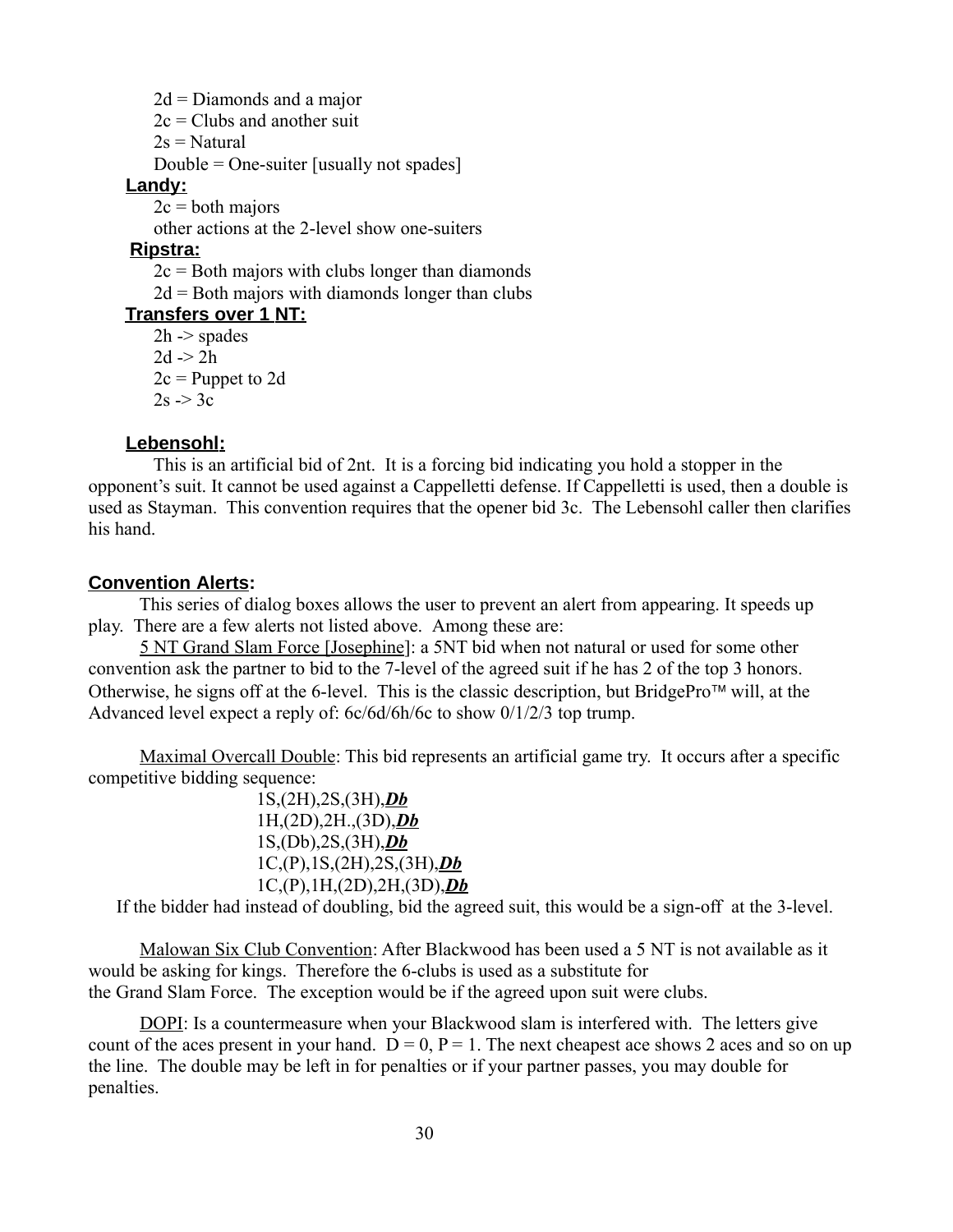## **Stop All Convention Alerts:**

Convention Alerts,.. Stop All Convention Alerts

If you check this menu item, then 'Convention Alerts…' will be disabled and none of the alerts will appear on screen.

## **New Rubber:**

Will allow a new rubber to be started at any time during active play.

## **Claim:**

 This will bring up a dialog box that allows you to enter the total number of tricks that you are claiming for the completed board. [Do NOT enter the number of remaining tricks you wish to claim.] The computer does not check to see if this is correct. You must be honest in your declaration. This feature was developed to simply speed up the game when the outcome of the game or rubber is obvious.

## **Level:**

## **Basic:**

A Check Mark will indicate that this feature is active.

See Default Settings in this manual for more detailed explanation of this selection. (see p. 5.)

## **Intermediate:**

A Check Mark will indicate that this feature is active.

See Default Settings in this manual for more detailed explanation of this selection. (see p. 6.)

## **Advanced:**

A Check Mark will indicate that this feature is active.

See Default Settings in this manual for more detailed explanation of this selection. (see p. 7.)

## **Help Menu:**

| Help |                          |            |
|------|--------------------------|------------|
|      | About                    |            |
|      | Convention Card Example  |            |
|      | Rules & Stuff            |            |
|      | BridgePro Home Page      |            |
|      | Download Manual          |            |
|      | Update To Latest Version |            |
|      | Hint                     | $Ctrl + Z$ |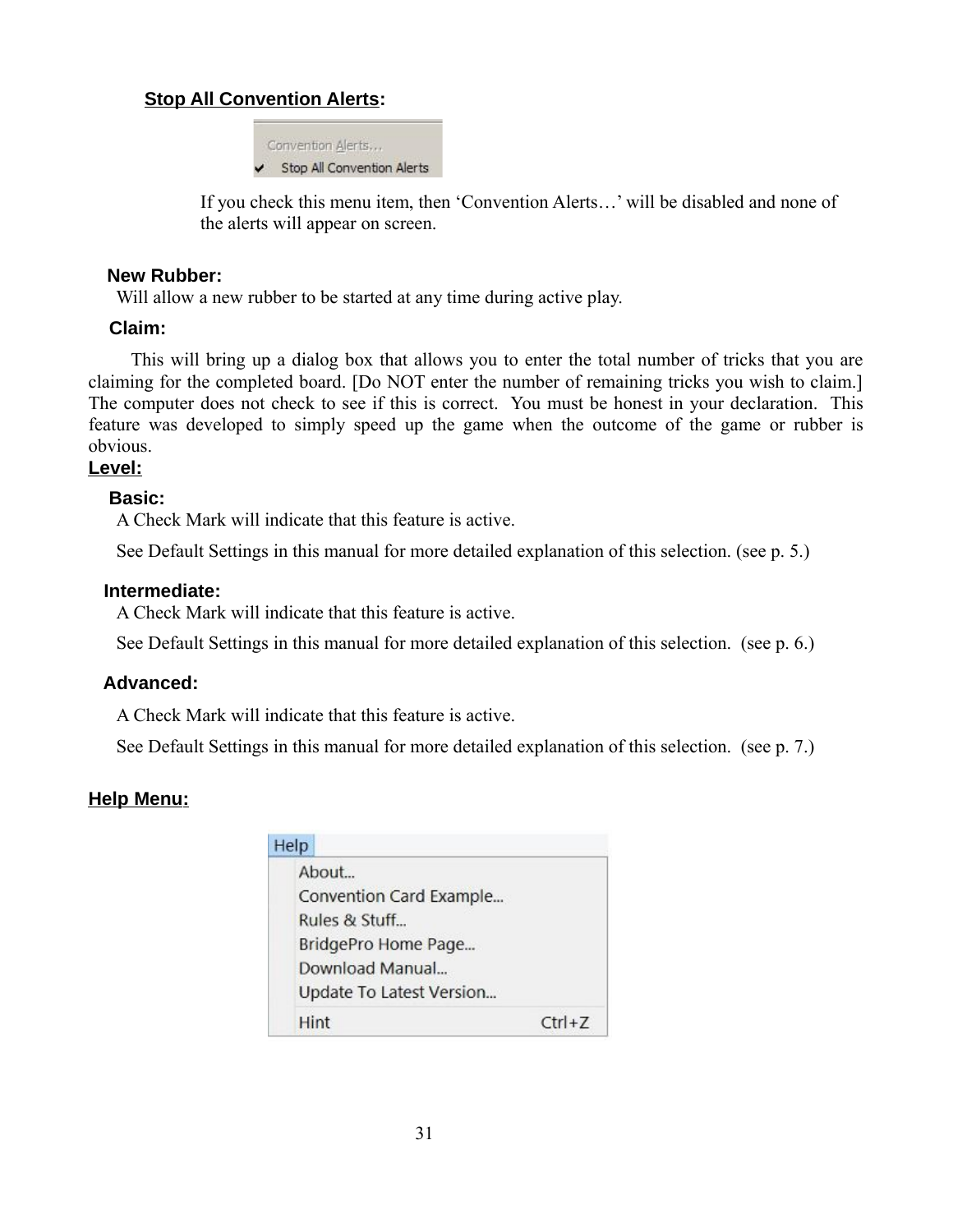### **About BridgePro:**

Brings up the initial screen and copyright presentation. Note: the version number for BridgePro™ is in the lower left hand corner of this dialog box.



## **Convention Card Example:**

A scrolling example of a Convention Card that might be submitted during a duplicate bridge tournament. This is not an active screen. You must set all your conventions from the Special Features

menu ->Options >- Conventions. See above.

#### **Rules & Stuff:**

A scrolling text that hits the highlights of this manual.

#### **BridgePro Home Page:**

Will automatically connect you via the internet to the BridgePro home page site.

#### **Download Manual:**

Will automatically connect you via the internet to view or download the manual in pdf format.

#### **Update To Latest Version**:

 If you are connected on-line, clicking this menu item will take you directly to the web page that allows you to see if your version is current. If not, you can proceed to download a new installer.

#### **Hints:**

Is always active. This will give you suggestions for the next bid to make or the next card to play. You may actually play the entire game by repeatedly pressing  $\text{Ctr} + Z$ .

#### **Hidden Commands:**

If you wish to reverse AND flip the hands at the same time press  $Alt + F$  or H and the actions will be carried out simultaneously.

 You can open the Review Bid [Cmd Key + B] and Review Tricks [F1] windows using the Windows<sup>®</sup> default command key or F key, but you can also close the same window using the same command key sequence that you used to open them.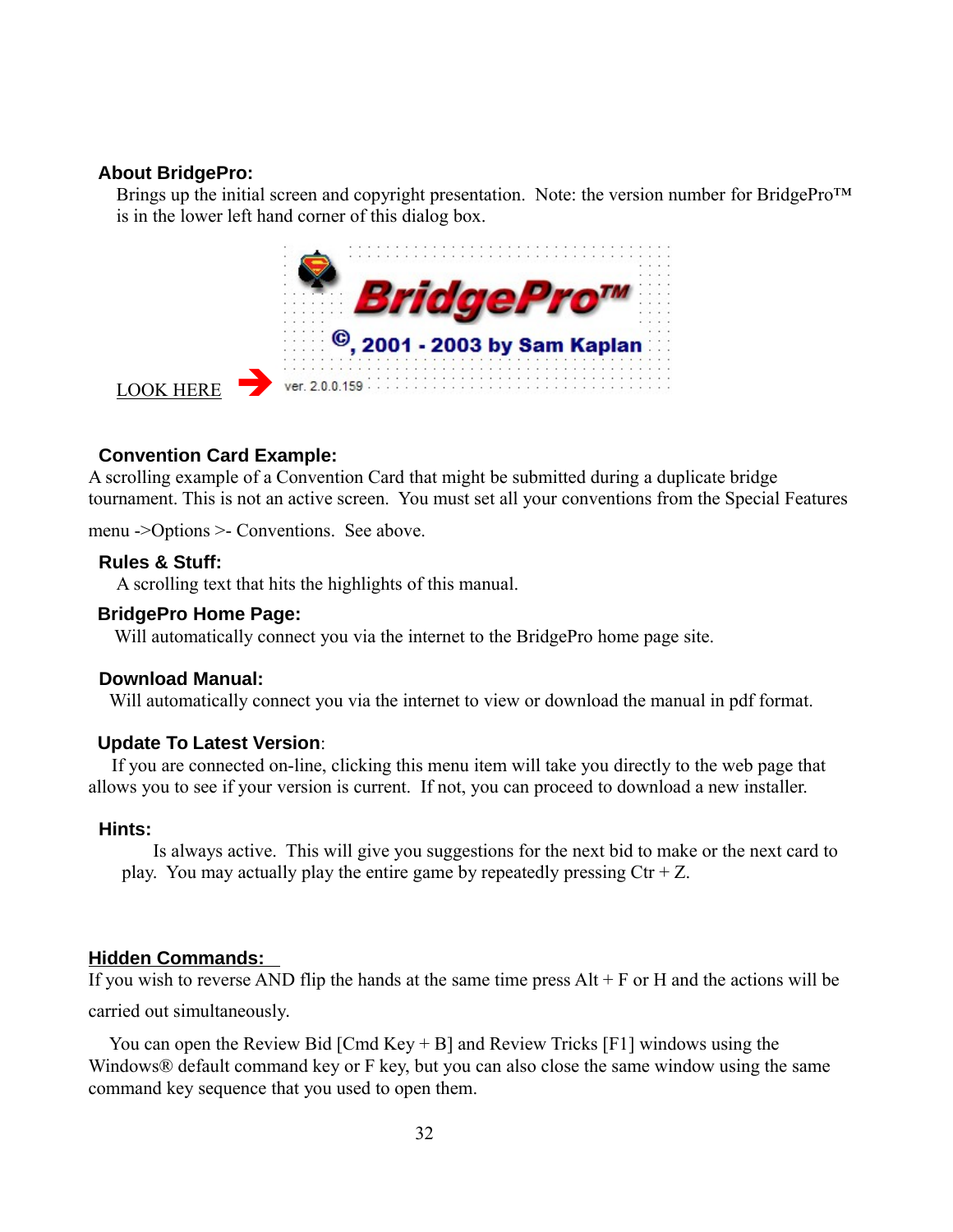## **Consult Manual Alert:**

Cue Bid of the Enemy's Suit: This is the most common reason for the alert 'Consult Manual' (1d, (1h),2d,(3d)). This bid is forcing. If Michaels Cue bid is not played, the bid is forcing to game.

Jump Cue Bid: After the opponents open in a major, a jump cue bid of the opponent's suit asks your partner to bid 3 NT if he has a stopper in that suit  $(1H,(3H),P,(3 NT),P,(P))$ . The overcaller has a solid minor with 8 or 9 guaranteed tricks, but lacks a stopper in the opponent's suit.

Cue Bid Of Enemy's Suit in Response To Partner's Overcall: This represents a limit raise with 10 - 12 HCP and at least 3 Card support of partner's bid.

Transfer in the minors: if the option box 'Majors only' is left unchecked, then 1NT:2NT = transfer to diamonds. 1NT:3c is natural with a slam going one-suiter. 1NT:2c does not guarantee the responder has a major (not Stayman). He maybe using this bid to get to 2NT.

1NT:(Double):ReDouble - [The Great Escape]: The redoubler expects the opener to bid a puppet bid of 2c. He then will pass if his long suit is clubs or else he will bid his long suit. The opener passes with 3-card support or bids a higher suit in which 3+ cards are held.

2NT as Second Response to 2 Club Forcing Bid: This is a 'double negative bid.' The responder has less the 3 or less HCP in his hand [2c,2d,2s,2NT].

Double over a 4H or 4S Pre-emptive Bid: Against a 4H opening, the double is for takeout and guarantees spade support. Against 4S, the double is for penalties.

4NT over a minor Pre-emptive Bid of 4: This is a takeout bid [4d,(4NT)].

Response to Forcing 2c Doubled: [2c,(Db),?] - bidding the enemy's suit shows a balanced hand with positive values but no stopper in the suit shown by the double. A pass shows a weak hand with club tolerance and 2d shows weakness in clubs.

Gambling 3NT Bid: This shows a solid minor suit [AKQxxxx is minimum], 7 playing tricks and little else. If it is an overcall, there must be a stopper in the enemy's suit.

Double in Defense against Transfer Bids: Initial double is lead directing. Shows a strong holding of at least 5 cards and 3 or more honors in that suit. If not playing Michaels Cue Bids, a double later is for takeout  $[1NT(p), 2H(p), 2S(p), p(Db)]$ .

3NT Response to a Major Suit Opening: [1s,3NT] - This is used when playing Limit Raises and not playing Jacoby 2NT Force Response. It shows 4 card support for your partner's major and 13+ HCP or better. Use the two-over-one response for your usual 3NT response.

Jump Bid After Blackwood: With 1 Ace [1 or 3 Key Cards with Roman Key Card Blackwood] and a void the responder bids six in his void suit provided it is lower ranking than the agreed suit. If higher ranking, he jumps to 6 of the agreed suit. With 2 Aces and a void, the responder bids 5NT over 4NT.

Blackwood Bidder's call Other Than 5NT or the Agreed Suit: Whenever the response to Blackwood leaves the partnership short of enough aces to contract for the slam, the Blackwood bidder should bid a previously higher unbid suit. This asks the responder to correct to 5 NT which the Blackwood bidder passes making that the final contract. [1s,3c,4c,4NT,5d,5h,5Nt,p]

Unsual NT Bid: If the bidding has gone  $p_1(p), p_2(1H)$ , 1NT, then this last bid represents an unusual NT bid.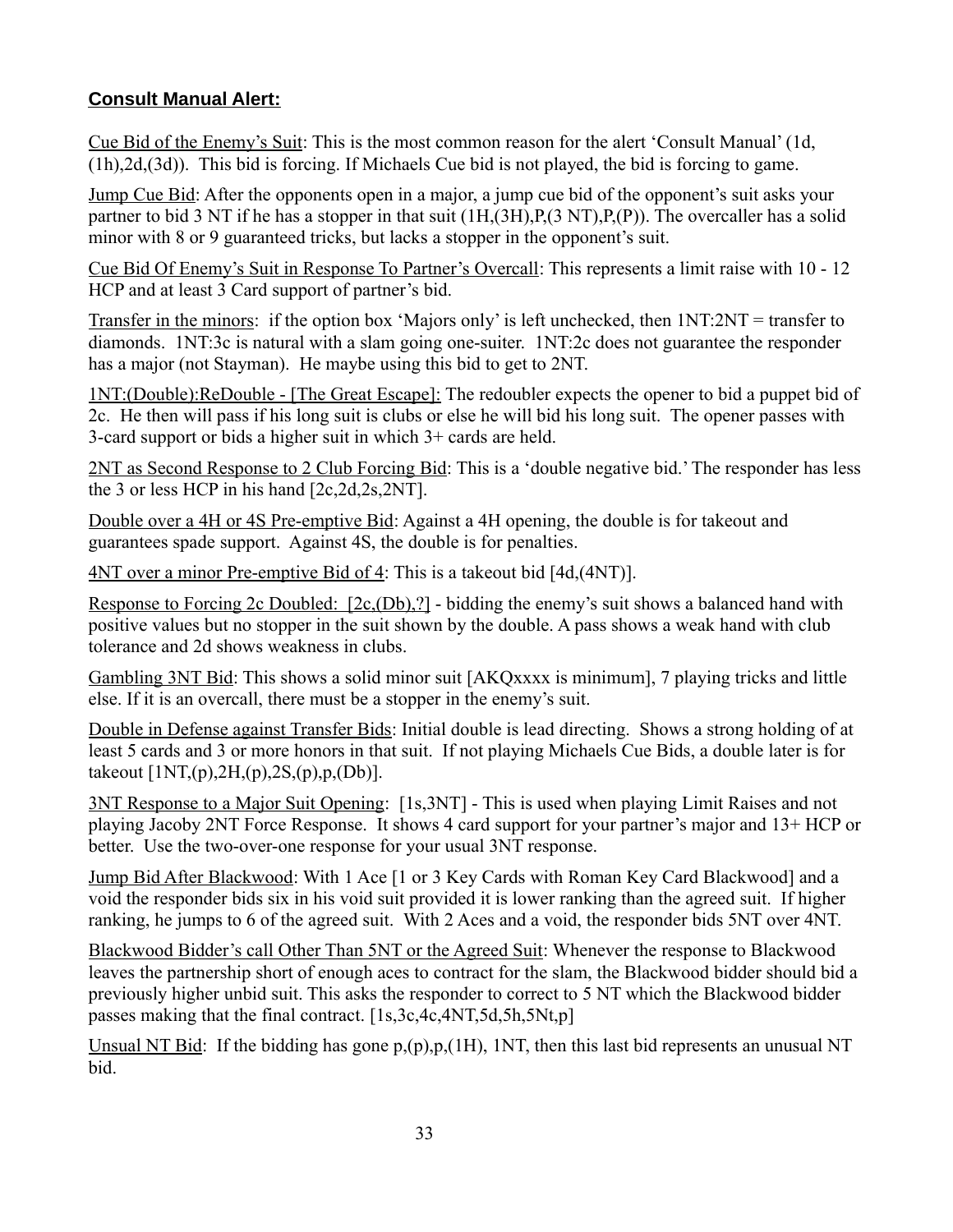2NT Overcall of a 1NT Opening: Game forcing bid showing a freak 2-suiter hand. There must be at least a 5-5 distribution with 3 or less losers. The suits are not required to be minors.

Support Double Pass Alert: When playing support doubles, if the bidding has been  $1d_p(p)$ , 1h, (1s), p this indicates that the opener has less than 3 card support for the major suit bid by his partner.

Lead Directing Double After Splinter Bid: If they are vulnerable and you are not, then the lead directing double of the splinter bid is used to show length and strength in the splinter suit and to suggest a sacrifice. At any other vulnerability, the double asks for the lead of the lower ranking unbid suit. Therefore, a pass would steer one's partner to lead the higher of the unbid suits.

Redouble of Partner's 1NT Opening [playing enemy defense of D.O.N.T. or Brozel] with minor transfer bids on: This indicates a transfer to clubs. (1NT,(Db),ReDbl)

Opening 5NT Bid: Shows a balanced hand which guarantees 11 tricks and asks responder to raise the bidding one level for each ace, king or queen he holds.

5 NT Bid: With no agreed suit, this bid requests partner to "pick a slam."

Five Of a Major Opening: Shows a hand missing both top honors in the trump suit, but no other losers. Partner raises to the appropriate level if possessing either or both honors else passes.

## **Error In Logic Alert:**



Sometimes memory becomes corrupted and the hand cannot be continued and sometimes BridgePro<sup>™</sup> simply is perplexed and cannot solve the bidding or card play problem. You may quit and restart the game to clear its memory or you simply may continue to another game. However, might I suggest that you left mouse click on the BridgePro<sup> $\text{TM}$ </sup> icon in the top left corner of the dialog box [see above Fig.]. This will bring up the Save A Hand dialog box and you then can save this hand. If you collect 6 of these non-playable hands and e-mail them to masK, LLC. [go to the BridgePro Home Page in the Help menu], you will become eligible for a free upgrade when a new version of BridgePro<sup> $\text{TM}$ </sup> is published. Thank you for your help in making BridgePro<sup> $t$ M</sup> a better game for all to play!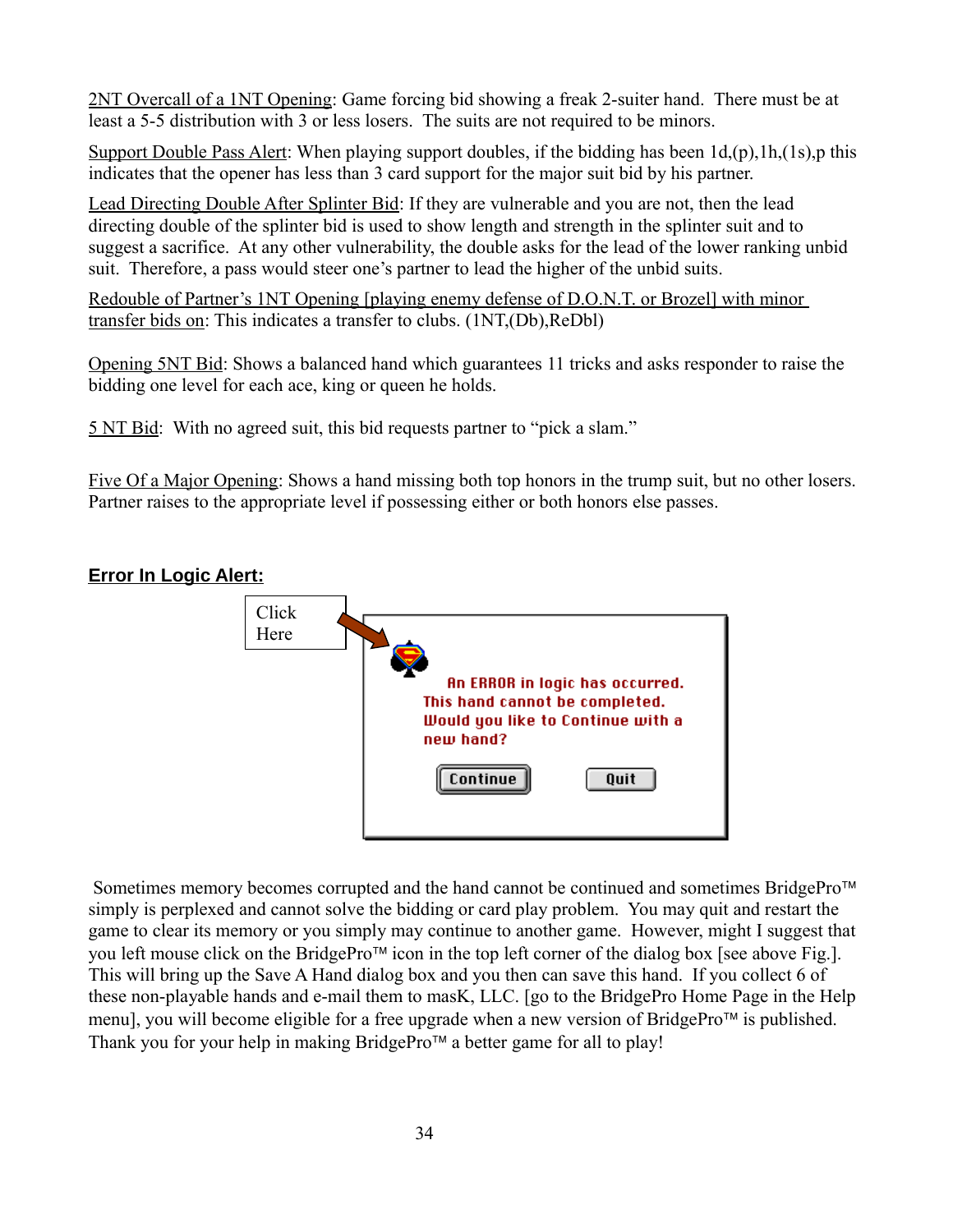## **Reference Books**:

Manley, B.: The Official Encyclopedia of Bridge. 7th Ed. American Contract Bridge League, Inc. 2011.

Francis,H.,Truscott,A.and Francis, D.: The Official Encyclopedia of Bridge. 6th Ed. American Contract Bridge League, Inc. 2001.

Goren, C.: Goren's Bridge Complete. Doubleday, 1971.

Goren, C.: Goren Settles The Bridge Arguments. Ballantine Books, 1977.

Hardy, M.: Two Over One Game Force. Devyn Press, Inc. 1997.

Jacoby, J.: Jacoby on Bridge. Pocket Books, 1987.

Kantar, E.: Kantar for the Defense. Vols 1 & 2. Wilshire Book Company, 1983, 1984.

Kaplan, E.: Competitive Bidding in Modern Bridge. Cornerstone Library, Inc., 1965.

Klinger, R: Guide To Better Card Play. Houghton Mifflin Co., 1991.

Klinger, R: Guide To Better ACOL Bridge. Cassell & Co., 2001.

Klinger, R: Guide To Better Bridge. Houghton Mifflin Co., 1991.

Sheinwold, A.: Five Weeks To Winning Bridge. Pocket Books, 1987.

Wolff, B. and Musumeci, J.: Modern Slam Bidding Simplified. Ace Publications

# **Alphabetical Index**

| 2NT Truscott [Jordan] Response28   |  |
|------------------------------------|--|
|                                    |  |
|                                    |  |
|                                    |  |
|                                    |  |
|                                    |  |
|                                    |  |
|                                    |  |
|                                    |  |
|                                    |  |
|                                    |  |
|                                    |  |
| Blackwood Slam Bidding convention4 |  |
|                                    |  |
|                                    |  |
|                                    |  |
|                                    |  |
|                                    |  |
|                                    |  |
|                                    |  |
|                                    |  |
|                                    |  |
|                                    |  |
|                                    |  |

| Gerber Slam Bidding convention 4 |  |
|----------------------------------|--|
|                                  |  |
|                                  |  |
|                                  |  |
|                                  |  |
|                                  |  |
|                                  |  |
|                                  |  |